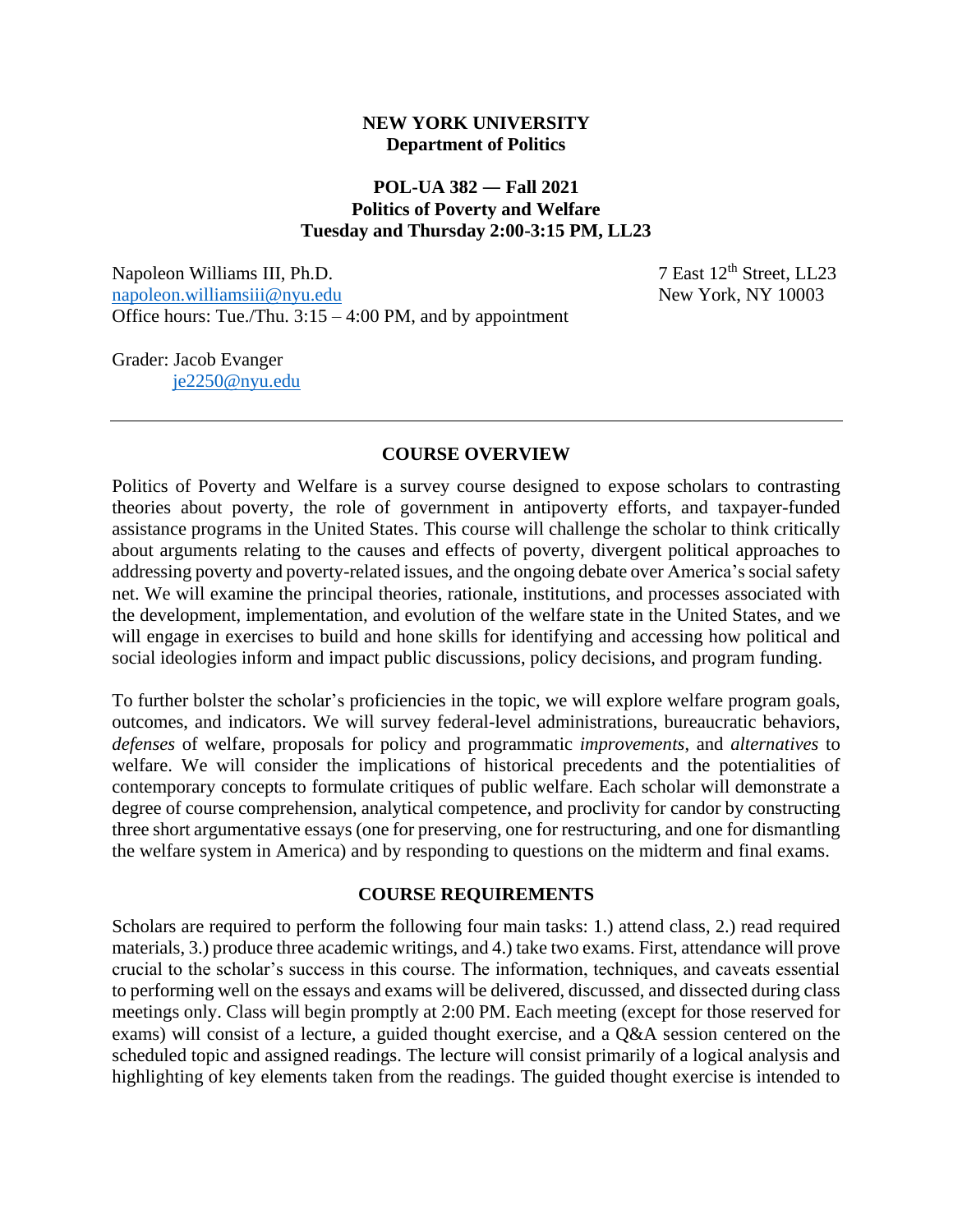encapsulate, reinforce, and crystallize the lesson presented in the lecture, and the Q&A session provides an opportunity to inquire, challenge, clarify, expound, revisit, share, etc.

Second, scholars must read the required materials to keep pace with the course. Lectures will not include a review of the readings but rather an interrogation of the fundamental premise, central claims, theoretical framework, and other factors associated with the broader body of work. Only when the scholar is familiar with the texts will the topic, tone, and tenor of the lectures, exercises, and Q&A discussions support and strengthen the scholar's capacity to reason philosophically about the core conjectures, findings, and tenets put forth in the assigned works. While scholars are not required to read the recommended materials, they are encouraged to do so. Reading and contemplating the recommendations in combination with the required readings will empower the scholar to become more acquainted with the content, context, and continuity of the class and can help equip the scholar with additional insights and instruments useful for excelling in the course.

Third, scholars are required to write three short (5-7 page/double-spaced), applicable, coherent, and sound argumentative essays for supporting, amending, and opposing the welfare system in the United States. Essays must be in Microsoft Word, editable for comments and markups, and uploaded to NYU Brightspace online learning management system no later than the essay's due date and no earlier than exactly one week prior to the essay's due date. Due dates for the essays are spread out over the semester with the first essay due in week eight, the second in week twelve, and the third in week fifteen. For essay due dates, requirements, format, scoring, and other details, see argumentative essays beginning on page nineteen of this syllabus.

Fourth, scholars are required to take a midterm exam and a final exam. The midterm exam is intended to measure the scholar's understanding of *select* course material covered from the start of the semester to the midpoint of the semester. Select course material refers to the parts of the course that are especially pertinent to the structuring of the argumentative essays (i.e., theory, claims, logical reasoning, evidentiary support, etc.). These items will be emphasized throughout the semester because they are the fundamental building blocks of a valid argument, and to prepare strong written arguments, the writer must possess a good command of these precepts. The midterm exam will serve as a valuable tool from which to draw lessons with three-fifths of the total course deliverables yet to fall due. The final exam will be cumulative and is utilized to assess the scholar's mastery of the course's major components(i.e., theories of poverty, political processes, antipoverty policies, programs, etc.). Both exams will consist of multiple choice, true or false, term matching, fill in the blank, and one potential score-boosting but exceptionally difficult bonus question.

### **COURSE READING MATERIALS**

### **No Course Textbooks Required**

In lieu of textbooks, this course leverages articles, book chapters, presentations, reports, reference tools, and other resources. For scholars' convenience, downloadable versions of the reading materials have been uploaded to NYU's Brightspace online learning management system under POL-UA 382 Politics of Poverty and Welfare Readings-Fall 2021. Recommended readings are listed later in this syllabus under course calendar and after listings of required readings. Recommended readings can also be found on Brightspace. Online materials will include a link to the website in the listing and will not be included in the Brightspace cache of readings.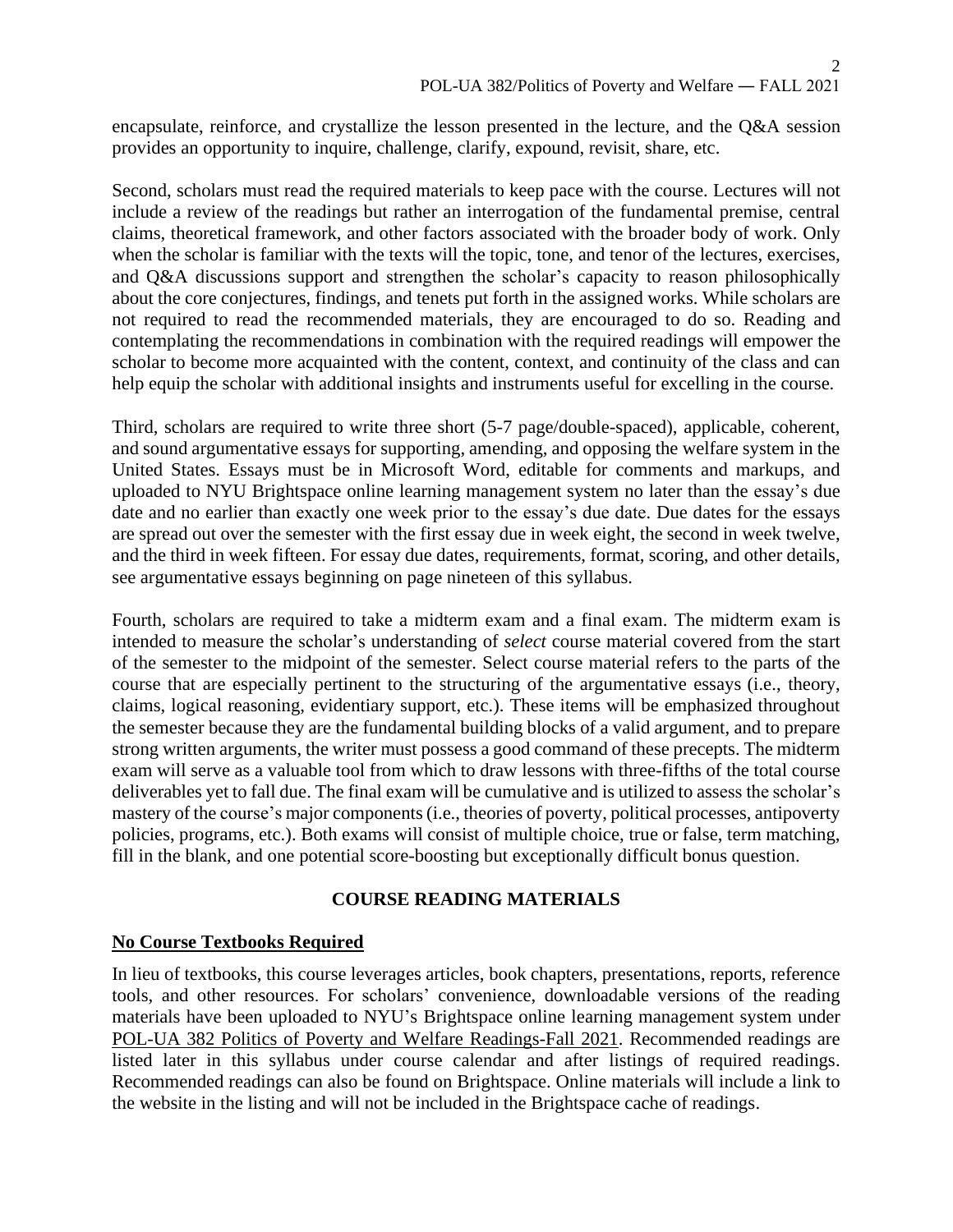While I have tried to devote at least one week to the most pertinent topics in the study of the politics of poverty and welfare, this course is not a comprehensive treatment of the subject. Relevant research, data, and literature are too numerous to master in one course. However, the readings will cover a wide range of intellectual problems, theoretical perspectives, research designs, and analytical methods used in the field. I hope this course will help you gain a stronger sense of how politicians, practitioners, and academics formulate, investigate, communicate, and operate and the impact these activities have on policy, programs, and the public in general.

### **Required**

- "Constrained versus Unconstrained Visions" handout based on Sowell, T. (1987). *A Conflict of Visions: Ideological Origins of Political Struggles*. New York: Morrow.
- Putnam, R. (2013). "Crumbling American Dreams."; Brooks, D. (2012). "The Opportunity Gap."; and Gerson, M. (2014). "Our Disconnected Working Class." (Note: These three New York Times opinion articles have been combined into one file under "Crumbling American Dream Robert Putnam."
- Carcasson, M. (2004). "Negotiating the Paradoxes of Poverty: Presidential Rhetoric on Welfare from Johnson to Clinton." A Dissertation Submitted to the Office of Graduate Studies of Texas A&M University (December).
- AEI/Brookings Working Group on Poverty and Opportunity. (2015). "Opportunity, Responsibility, and Security: A Consensus Plan for Reducing Poverty and Restoring the American Dream." Washington, DC: The American Enterprise Institute for Public Policy Research (AEI) and Brookings Institution.
- Murray, C. (2019). "The New American Divide." Dow Jones & Company, Inc. Originally released as forerunner to Murray's 2012 book *Coming Apart: The State of White America, 1960– 2010*. New York: Crown Forum.
- George Brown College Tutoring and Learning Centre. (2014) "Argumentative Essays." *Tutoring and Learning Centre Educational Resources*. Toronto, Ontario: George Brown College.
- Brady, D. (2019). "Theories of the Causes of Poverty." *Annual Review of Sociology,*  45(April):155–175.
- Turner, K. and A. J. Lehning. (2007). "Psychological Theories of Poverty." *Journal of Human Behavior in the Social Environment*, 16:1-2, 57-72.
- Wolf, J. P. (2007). "Sociological Theories of Poverty in Urban America." *Journal of Human Behavior in the Social Environment*, 16:1-2, 41-56.
- Calnitsky, D. (2018). "Structural and Individualistic Theories of Poverty." *Sociology Compass*, 12: e12640: Wiley.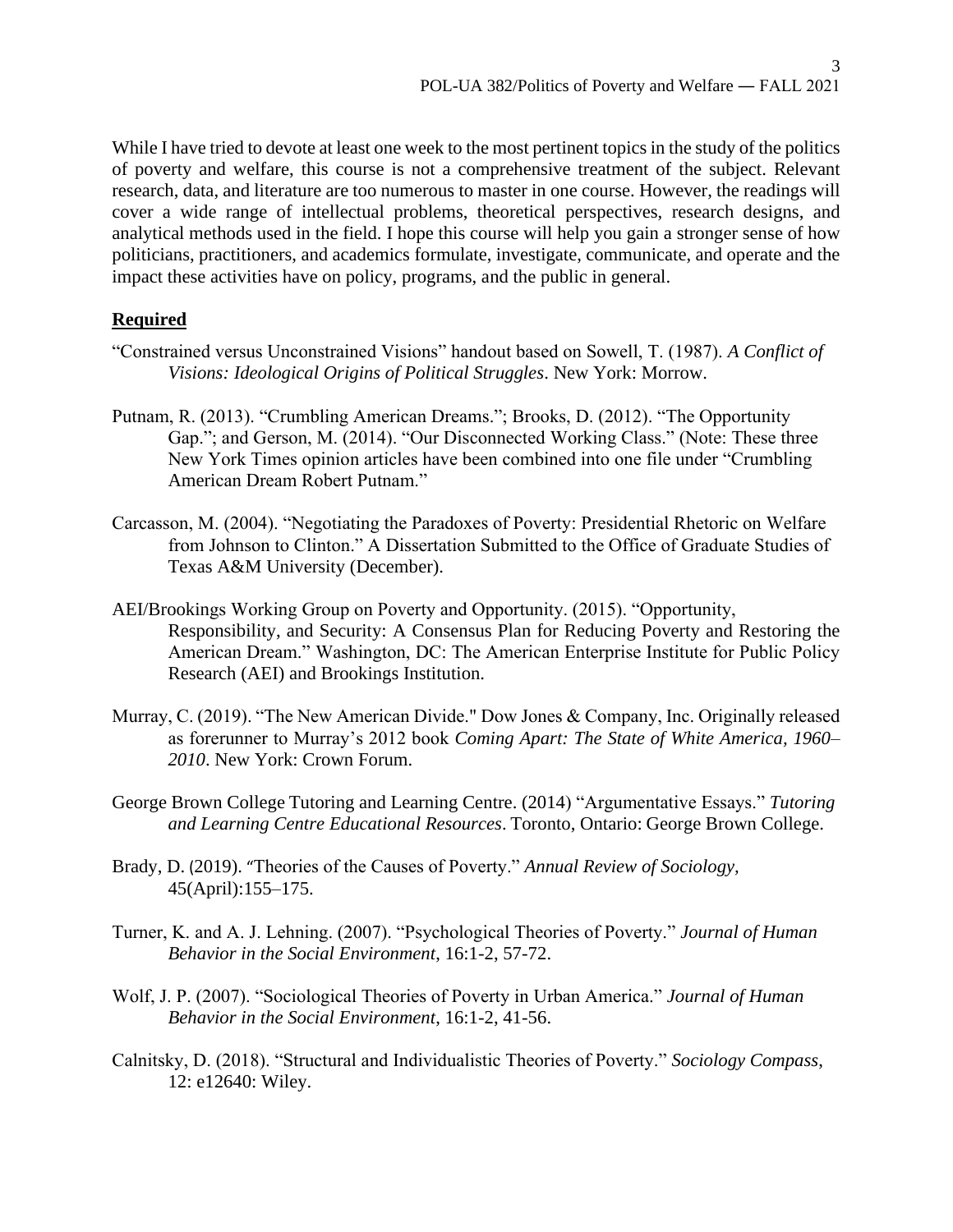- Jordan, G. (2004). "The Causes of Poverty Cultural vs. Structural: Can There be a Synthesis?" *Perspectives in Public Affairs* (Spring).
- Iceland, J. (2013). *Poverty in America: A Handbook (3rd Edition)*. Chapter 2: "Methods of Measuring Poverty." Berkeley, CA: University of California Press.
- Smeeding, T. M. (2014). "Chapter 6: Poverty Measurement." Institute for Research on Poverty Discussion Paper No. 1424-14. From *Oxford Handbook of Poverty and Society*, D. Brady and L. Burton, eds. Oxford University Press.
- Dhongde, S. and R. Haveman. (2015). "Multi-Dimensional Poverty Index: An Application to the United States." Institute for Research on Poverty Discussion Paper No. 1427-15.
- Haveman, R. (2009). "What does it mean to be poor in a rich society?" *Focus*, 26(2) Fall: 81-86.
- United States House of Representatives Budget Committee Report (2014). "The War on Poverty: 50 Years Later." House Budget Committee Majority Staff (March).
- Executive Office of the President of the United States. (2014). *The War on Poverty 50 Years Later: A Progress Report*. Chapter 6. The Council of Economic Advisors. Scotts Valley, CA: CreateSpace Independent Publishing Platform.
- Garfinkel, I, and T. Smeeding. (2010). "Wealth and Welfare States: What Is the Real Story?" Institute for Research on Poverty. Discussion Paper No. 1387-10.
- Haskins, R. (2015). "TANF at Age 20: Work Still Works." *Journal of Policy Analysis and Management*, 00(0): 1–8.
- Musgrave, F. W. (2009). "Government as Anti-Poverty Facilitator in the USA: Static Inequality Gap." *Journal of Education Finance*, 34(4): 402-425. Champaign, IL: University of Illinois Press.
- Michelmore, M. C. (2011). *Tax and Spend*: *The Welfare State, Tax Politics, and the Limits of American Liberalism*. Philadelphia, PA: University of Pennsylvania Press.
- Kohler-Hausmann, J. (2015). "Guns and Butter: The Welfare State, the Carceral State, and the Politics of Exclusion in the Postwar United States." *The Journal of American History*, (June): 87-99. Oxford University Press.
- Caplan, B. (2001). "Rational Ignorance Versus Rational Irrationality." *Kyklos International Review for Social Sciences*, 54(1): 3-26.
- Mead, L. M. (2011). *Expanding Work Programs for Poor Men*. Washington, DC: the American Enterprise Institute Press.
- Loprest, P., and K. Martinson. (2008). "Supporting Work for Low-Income People with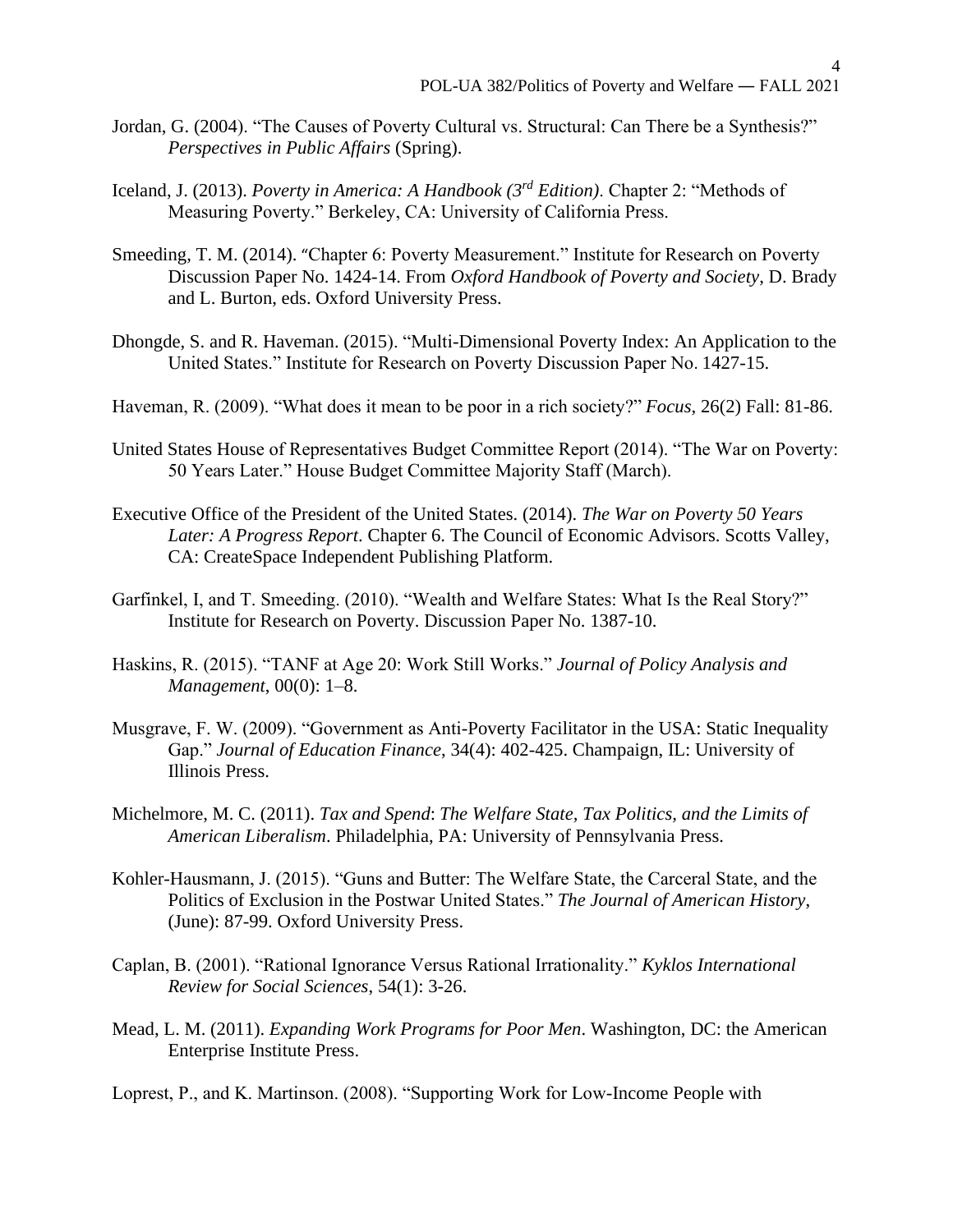5

Significant Challenges." New Safety Net Paper 5 (July). Washington, DC: The Urban Institute.

- Doar, R, ed. (2017). *A Safety Net That Works: Improving Federal Programs for Low-Income Americans.* Washington, DC: American Enterprise Institute.
- Sawhill, I, and Q. Karpilow. (2014). "A No-Cost Proposal to Reduce Poverty & Inequality." *CCF Brief # 51*. Center on Children and Families at Brookings (January). Washington, DC: Brookings Institution.
- Berger, L. M., M. Cancian, and K. Magnuson. (2018). "Anti-Poverty Policy Innovations: New Proposals for Addressing Poverty in the United States." *The Russell Sage Foundation Journal of the Social Sciences*, 4(3): 1-19.
- Pardoe, R., and D. Bloom. (2014). "Paycheck Plus: A New Antipoverty Strategy for Single Adults." MDRC Policy Brief (May).
- Ben-Shalom, Y., R. A. Moffitt, and J. K. Scholz. (2011). "An Assessment of the Effectiveness of Anti-Poverty Programs in the United States.", NBER Working Paper No. 17042. Cambridge, MA: National Bureau of Economic Research.
- Huang, C., and J. Vikse. (2014). "War on Poverty: Effectiveness of Anti-Poverty Programs in the United States." Huamin Research Center, Research Report No. 17 (November). Rutgers School of Social Work.
- Kail, B. L., and M. Dixon. (2011). "The Uneven Patterning of Welfare Benefits at the Twilight of AFDC: Assessing the Influence of Institutions, Race, and Citizen Preferences." *The Sociological Quarterly*, 52 (3): 376-399.
- Nino, M. D. (2010). "Welfare Reform: A Continued Failure?" Presented at the annual meeting of the *American Society for Public Administration*, San Jose, California. Printed in the *PB&J*, 2(2): 9-15. College Station, TX: Texas A&M University.
- Brady, D., A. Blome, and H. Kleider. (2017). "How Politics and Institutions Shape Poverty and Inequality." David Brady and Linda M. Burton, eds. *The Oxford Handbook of the Social Science of Poverty* (August).
- Bane, M. J. (2009). "Poverty Politics and Policy." *Focus*, 26(2) Fall: 75-80.
- Cohen, G. L. (2003). "Party Over Policy: The Dominating Impact of Group Influence on Political Beliefs." *Journal of Personality and Social Psychology*, 85(5): 808-822.
- Faricy, C. (2011). "The Politics of Social Policy in America: The Causes and Effects of Indirect Versus Direct Social Spending." *The Journal of Politics*, 73(1): 74–83.

Pew Research Center Report. (2014). "Political Polarization in the American Public: How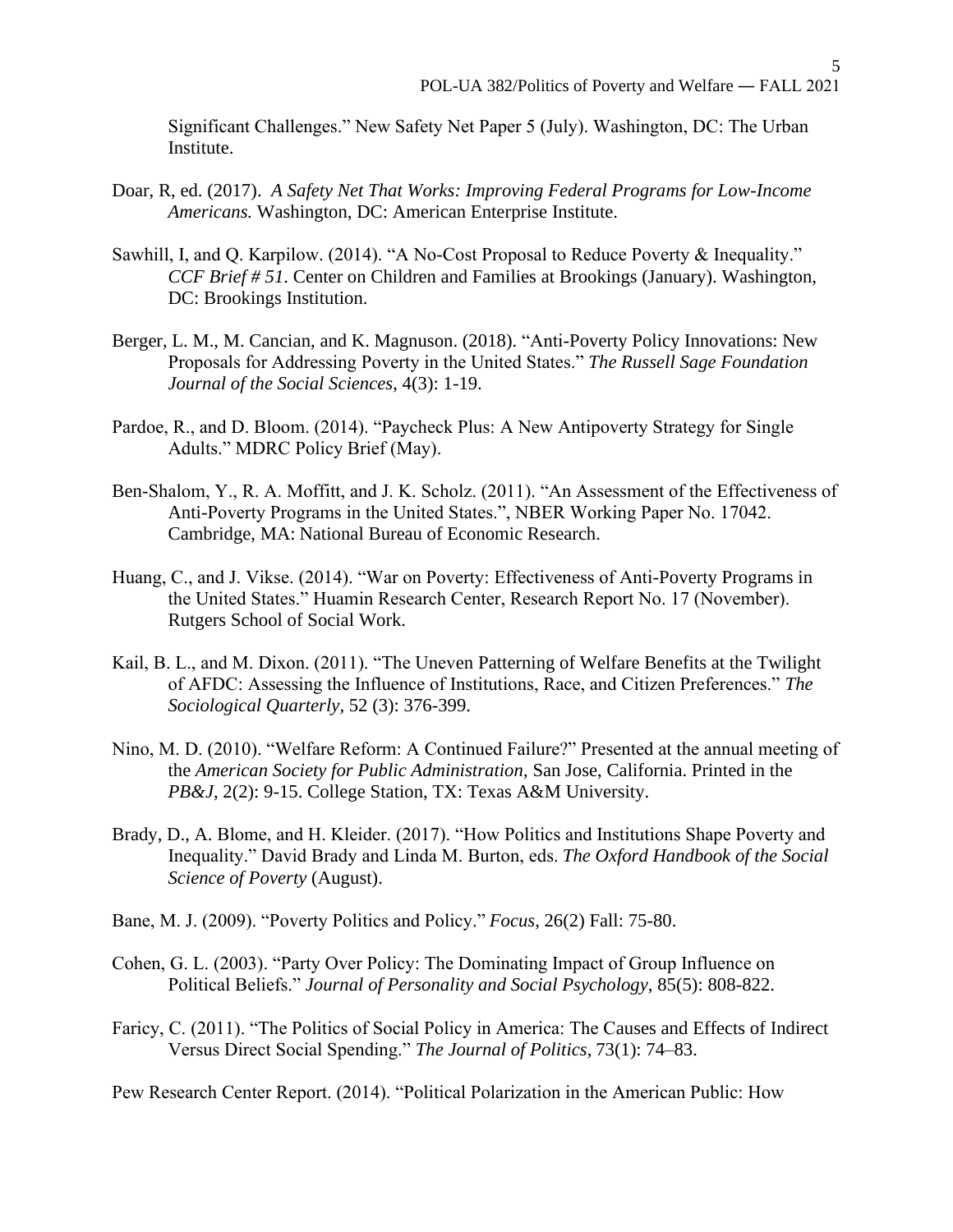6

Increasing Ideological Uniformity and Partisan Antipathy Affect Politics, Compromise and Everyday Life."

- Rector, R., and R. Sheffield. (2014). "The War on Poverty After 50 Years." *Backgrounder*, No. 2955(September): 1-10. Washington, DC: The Heritage Foundation.
- Hardy, B. L., R. Samudra, and J. A. Davis. (2019). "Cash Assistance in America: The Role of Race, Politics, and Poverty." *The Review of Black Political Economy*, 46(4): 306-324.
- Gingrich, J. (2015). "Still Not Dismantling? The Legacy of "Dismantling the Welfare State" in Comparative Politics." *Political Science and Politics*, 48(2): 279-283.
- Clarke, J. (2014). "The End of the Welfare State? The Challenges of Deconstruction and Reconstruction," in *The End of Welfare as We Know it? Continuity and Change in Western Welfare State Settings and Practices*. Philipp Sandermann, ed. Leverkusen, Germany: Verlag Barbara Budrich Publishing.
- Halpin, J., K. Agne, and N. Jain. (2021). "Americans Want the Federal Government to Help People in Need New Polling Illustrates Voters' Opinions on Economic Policies During the COVID-19 Pandemic." A report from the *Center for American Progress*.
- Shaw, G. M. (2010). "Changes in Public Opinion and the American Welfare State." *Political Science Quarterly*, 124(4): 627-653.
- Clawson, R. A., and R. Trice. (2000). "Poverty as We Know It: Media Portrayals of the Poor." *The Public Opinion Quarterly*, 64(1): 53-64.
- van Doorn, B. W. (2015). "Pre- and Post-Welfare Reform Media Portrayals of Poverty in the United States: The Continuing Importance of Race and Ethnicity." *Politics & Policy*, 43(1): 142-162.

#### **COURSE CALENDAR**

#### **INTRODUCTION**

#### *Week 1*

### **September 2:** *Introduction and Course Overview*

#### **Required**

No required readings assigned prior to this initial class meeting.

#### **Recommended**

No recommended readings suggested prior to this initial class meeting.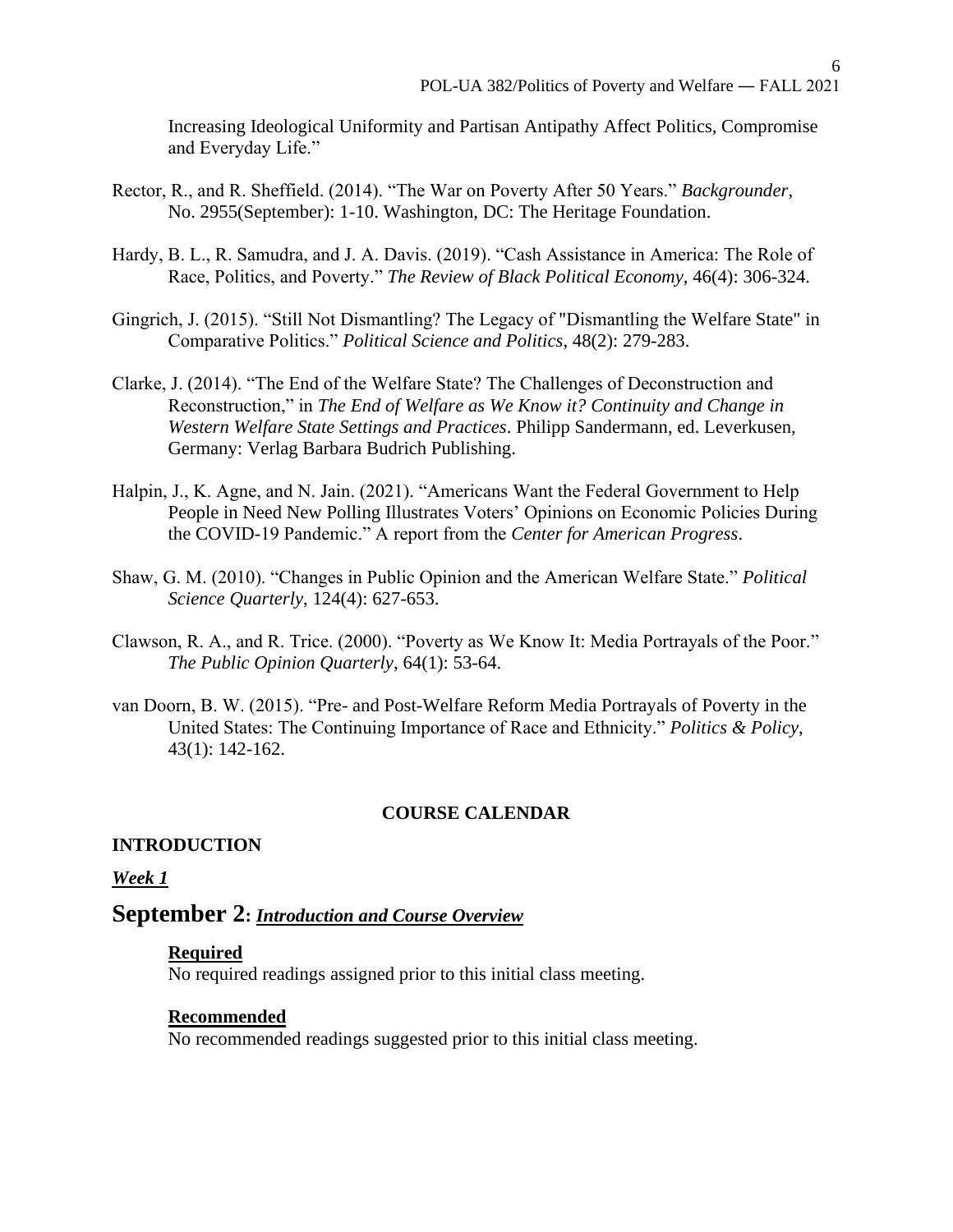## **(1). POVERTY**

### *Week 2*

## **September 7:** *Perspectives on Poverty*

### **Required**

"Constrained versus Unconstrained Visions." one-page reference tool, Sowell

"Crumbling American Dreams."; "The Opportunity Gap."; and "Our Disconnected Working Class." (Note: These three New York Times opinion articles have been combined into one file under "Crumbling American Dream Robert Putnam."

"Negotiating the Paradoxes of Poverty." Carcasson: Introduction 1-4

"Opportunity, Responsibility, and Security." AEI/Brookings: Executive Summary and Chapter 1: Introduction

"The New American Divide." Murray

"Argumentative Essays." George Brown College. [https://www.georgebrown.ca/sites/default/files/uploadedfiles/tlc/\\_documents/argumentati](https://www.georgebrown.ca/sites/default/files/uploadedfiles/tlc/_documents/argumentative_essays.pdf) [ve\\_essays.pdf](https://www.georgebrown.ca/sites/default/files/uploadedfiles/tlc/_documents/argumentative_essays.pdf)

### **Recommended**

Hoynes, H. W., M. E. Page, and A. H. Stevens. (2006). "Poverty in America: Trends and Explanations." *The Journal of Economic Perspectives*, 20(1): 47-68.

Ellen, I. G., L. A. Gennetian, and E. Shafir. (2015). The Persistence of Poverty in the Context of Financial Instability: A Behavioral Perspective." *Journal of Policy Analysis and Management*, 34(4): 904-936.

Fox, L., et al. (2015). "Trends in Deep Poverty from 1968 to 2011: The Influence of Family Structure, Employment Patterns, and the Safety Net." *The Russell Sage Foundation Journal of the Social Sciences*, 1(1): 14-34.

## **September 9:** *Theories of Poverty 1*

### **Required**

"Theories of the Causes of Poverty." Brady

### **Recommended**

Corcoran, M., et al. (1985). "Myth and Reality: The Causes and Persistence of Poverty."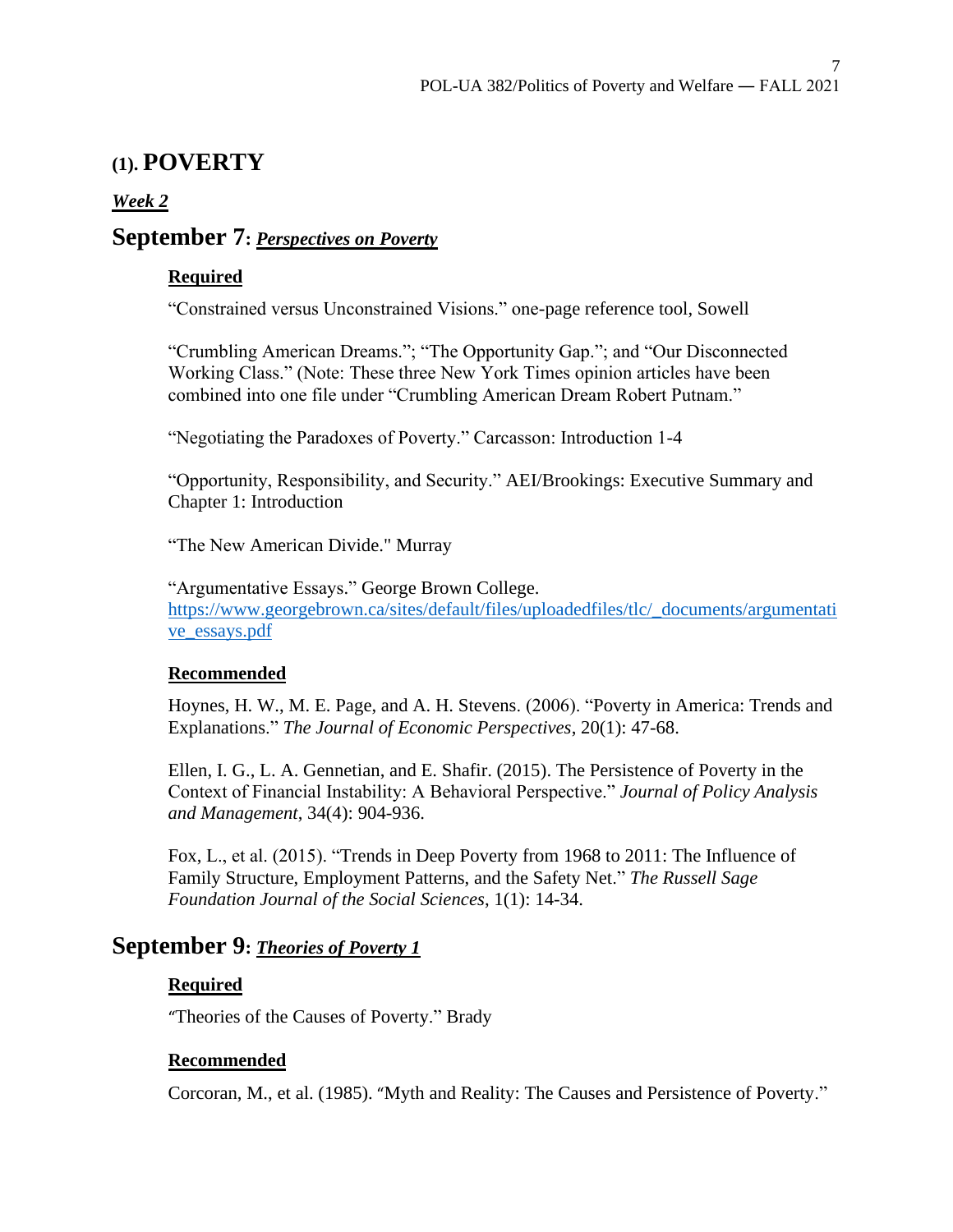8

*Journal of Policy Analysis and Management*, 4(4): 516-536.

Elesh, D. (1970). "Poverty Theories and Income Maintenance: Validity and Policy Relevance." Institute for Research on Poverty at the University of Wisconsin.

Addae-Korankye, A. (2019). "Theories of Poverty: A Critical Review." *Journal of Poverty, Investment and Development*, 48: 55-62.

Sameti, M., R. D. Esfahani, and H. K. Haghighi. (2012). "Theories of Poverty: A Comparative Analysis." *Kuwait Chapter of Arabian Journal of Business and Management Review*, 1(6) February: 45-56.

Stark, B. (2009). "Theories of Poverty/The Poverty of Theory." BYU L. Rev. 381.

#### *Week 3*

### **September 14:** *Theories of Poverty 2*

#### **Required**

"Psychological Theories of Poverty." Turner and Lehning

"Sociological Theories of Poverty in Urban America." Wolf

"Structural and Individualistic Theories of Poverty." Calnitsky

"The Causes of Poverty Cultural vs. Structural." Jordan

#### **Recommended**

Sanders, J. M. (1991). "New" Structural Poverty?" *The Sociological Quarterly*, 32(2): 179-199.

Smeeding, T. M. (2002). "Sociology of Poverty." *Luxembourg Income Study*. Working Paper Series, No. 315.

Bradshaw, T. K. (2006). "Theories of Poverty and Anti-Poverty Programs in Community Development." *Rural Poverty Research Center (RPRC),* Working Paper Series. Paper No. 06-05.

Sawhill, Isabel V. "The Behavioral Aspects of Poverty." Brookings Institution (Fall 2003). <https://www.brookings.edu/articles/the-behavioral-aspects-of-poverty/>

### **September 16:** *Measuring Poverty 1*

#### **Required**

"Methods of Measuring Poverty." Iceland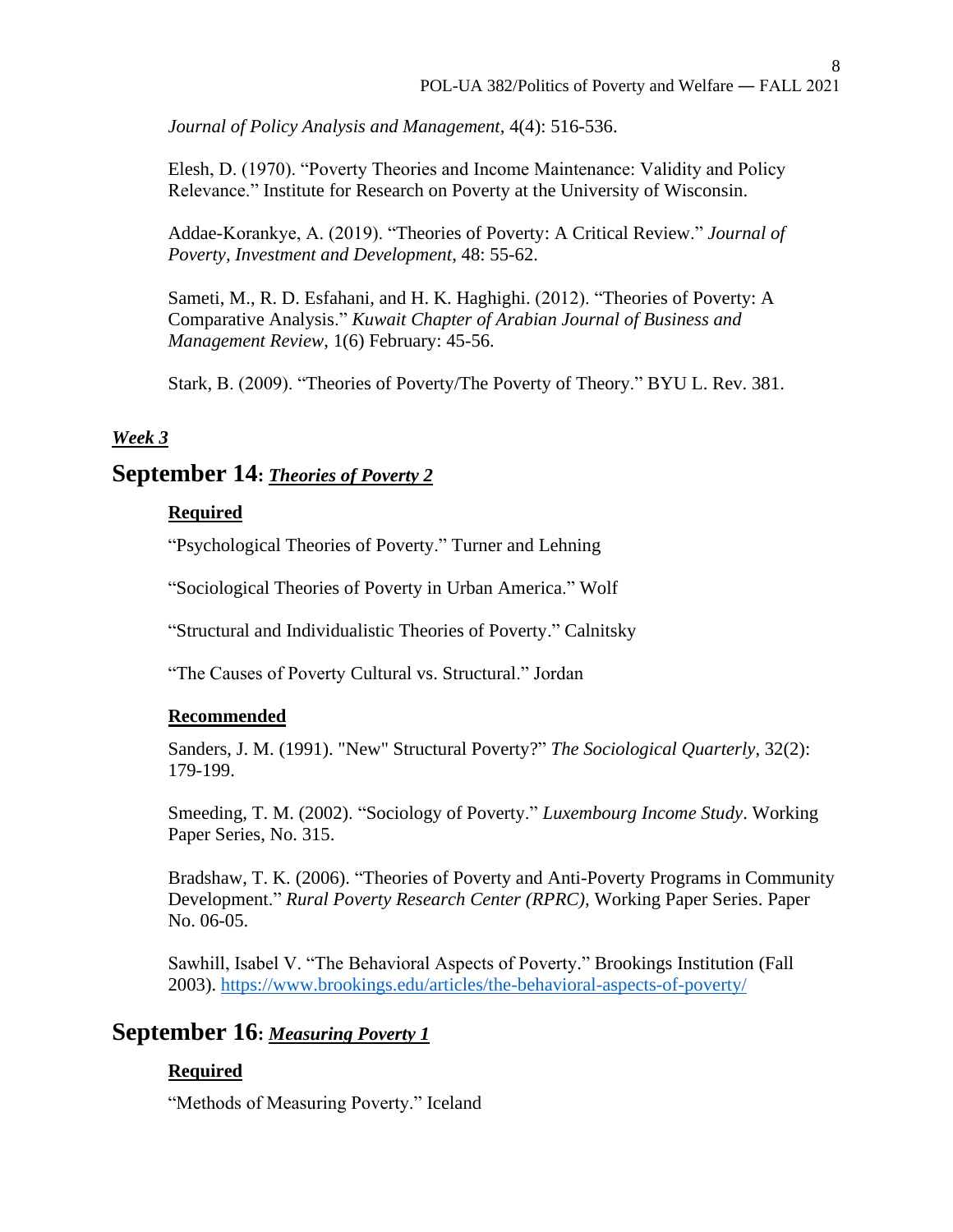#### **Recommended**

Brandolini, A., S. Magri, and T. M. Smeeding. (2009). "Asset-Based Measurement of Poverty." Institute for Research on Poverty, Discussion Paper No. 1372-10.

Bohn, S. et al. (2013). "The California Poverty Measure: A New Look at the Social Safety Net." Public Policy Institute of California and the Stanford Center on Poverty and Inequality.

### *Week 4*

## **September 21:** *Measuring Poverty 2*

#### **Required**

"Chapter 6: Poverty Measurement." Smeeding

"Multi-Dimensional Poverty Index" Dhongde and Haveman

#### **Recommended**

Wimer, C., et al. (2013). "Trends in Poverty with an Anchored Supplemental Poverty Measure." New York: Columbia Population Research Center.

Fox, L., et al. (2015). "Waging War on Poverty: Poverty Trends Using a Historical Supplemental Poverty Measure." *Journal of Policy Analysis and Management*, 34(3): 567–592.

### **September 23:** *Conceptualizing Poverty and Poverty Trends*

### **Required**

"Opportunity, Responsibility, and Security." AEI/Brookings: Chapter 2: The Facts

Haveman, R. (2009). "What does it mean to be poor in a rich society?" *Focus*, 26(2) Fall: 81-86.

#### **Recommended**

Larrimore, J., J. Mortenson, and D. Splinter. (2015). "Income and Earnings Mobility in U.S. Tax Data." *Economic Mobility: Research & Ideas on Strengthening Families, Communities & the Economy*. A Joint Committee on Taxation project.

Sugrue, T. J. (1994). "The Impoverished Politics of Poverty." *Yale Journal of Law & the Humanities*, 6(1) Art. 15: 163-179.

Banerjee, A. V., and A. L. Jameel. (2008). "Why Fighting Poverty is Hard." Department of Economics and the Poverty Action Lab, Massachusetts Institute of Technology.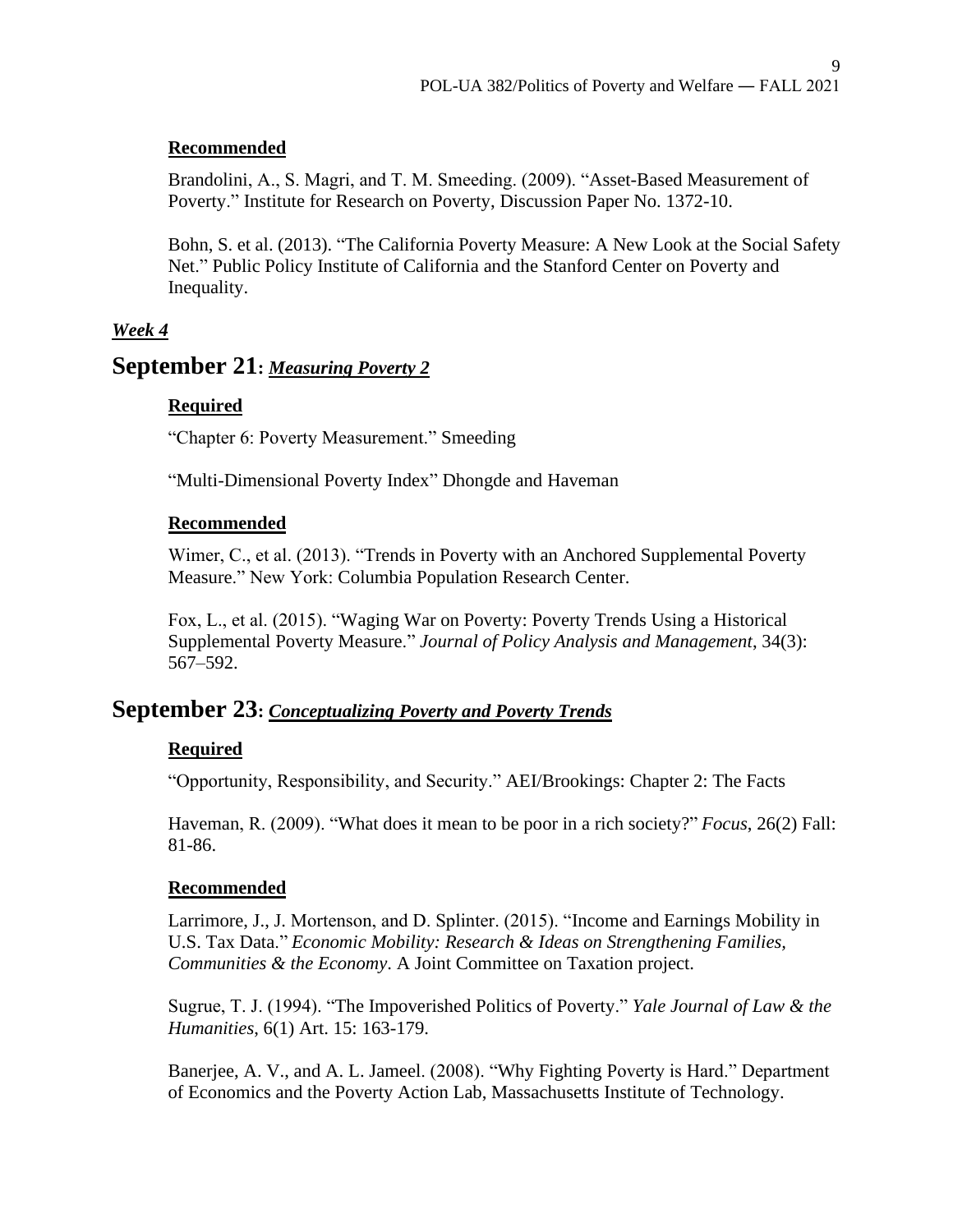Crossman, A. (2019). "Understanding Poverty and Its Various Types." *ThoughtCo*, (July 18).<https://www.thoughtco.com/poverty-3026458>

### **(2). THE WELFARE STATE**

### *Week 5*

### **September 28:** *The War on Poverty (Constrained)*

### **Required**

"The War on Poverty: 50 Years Later." House Budget Committee: Introduction pg. 3-10, Chapter 1: Cash Aid, Chapter 4: Food Aid, Chapter 6: Housing

### **Recommended**

"From Food Stamps to the Supplemental Nutrition Assistance Program (SNAP)." \*A legislative timeline tool\*

"Historical Development." \*A U.S. social welfare structure quick reference tool\*

Gunderson, G. W. (1971). "The National School Lunch Program: Background and Development." Washington, DC: United States Government Printing.

The Food Stamp Act of 1964, Pub. L. No. 88-525, H.R. 10222, 88th Congress (1964).

USDA Food and Nutrition Service- A Short History of SNAP <https://www.fns.usda.gov/snap/short-history-snap#2014>

## **September 30:** *Tackling Single Parenthood*

### **Required**

"Opportunity, Responsibility, and Security." AEI/Brookings: Chapter 3: Family

### **Recommended**

"A Brief Legislative History of the Child Welfare System." by Kasia O'Neill Murray and Sarah Gesiriech \*A quick reference tool\*

"The Family Support Act of 1988." \*A quick reference tool\*

Haskins, R. (2009.) "Getting Ahead in America." *National Affairs*, (Fall). <https://www.nationalaffairs.com/publications/detail/getting-ahead-in-america>

Haskins, R., and W. Primus. (2001). "Welfare Reform and Poverty." *The Center on Children and Families*, July 1 brief. Washington, DC: Brookings Institution. <https://www.brookings.edu/research/welfare-reform-and-poverty/>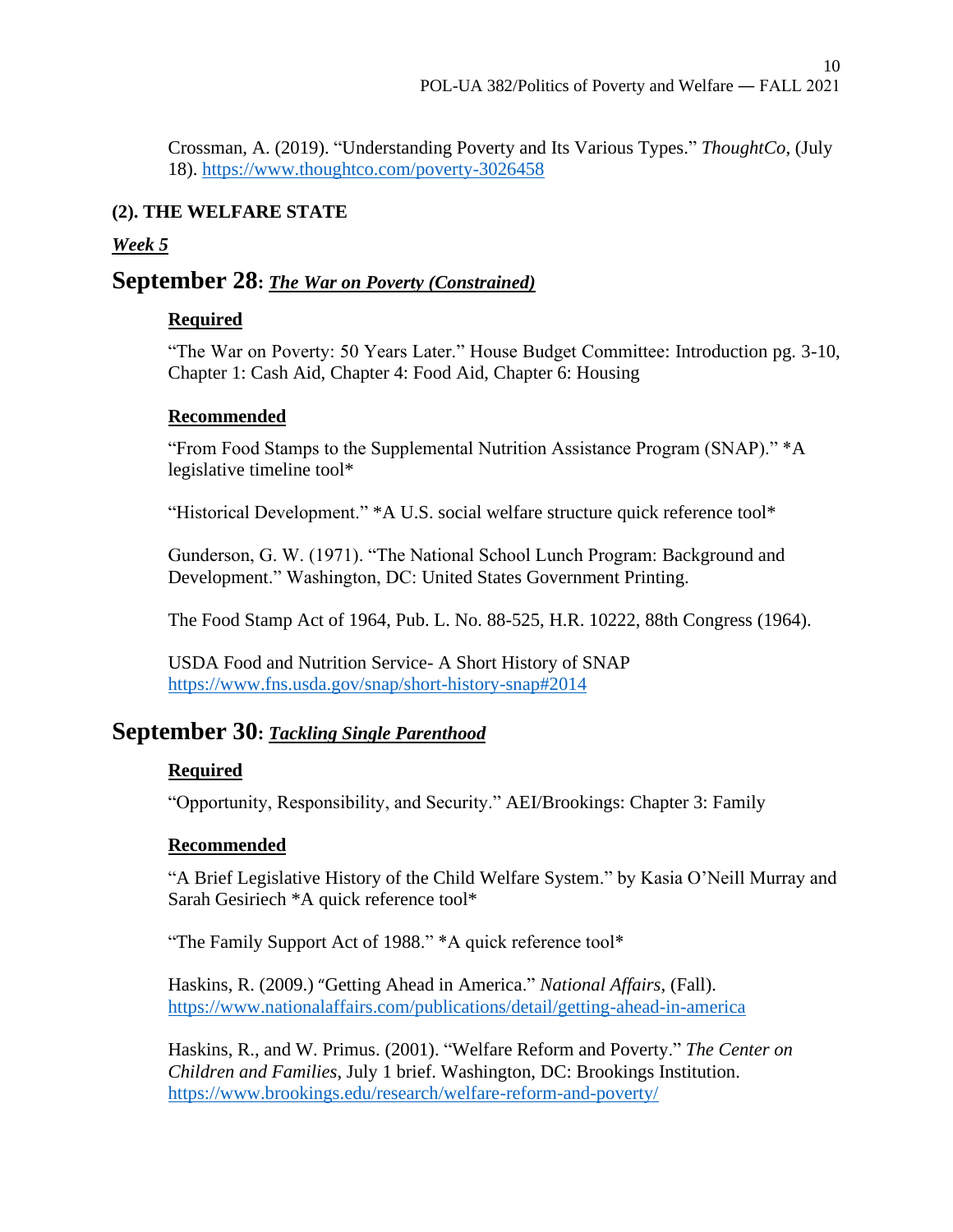### *Week 6*

### **October 5:** *The War on Poverty (Unconstrained)*

#### **Required**

"The War on Poverty 50 Years Later: A Progress Report: Chapter 6." Office of POTUS

"Wealth and Welfare States: What Is the Real Story?" Garfinkel and Smeeding

#### **Recommended**

"A Brief Overview of Race and Social Welfare History- Key Legislation" \*A quick reference tool\*

Kataja, L. A. (2017). "A History of Welfare Policy in the United States: To Feed or Blame the Hungry?": *Tennessee Research and Creative Exchange* (TRACE). Chancellor's Honors Program Projects. Knoxville, TN: University of Tennessee.

Santiago, A. M. (2015). "Fifty Years Later: From a War on Poverty to a War on the Poor." *Social Problems*, 62, 2-14. Oxford University Press.

### **October 7:** *Expand Employment Opportunities and Raise Pay*

### **Required**

"Opportunity, Responsibility, and Security." AEI/Brookings: Chapter 4: Work

"TANF at Age 20: Work Still Works." Haskins

#### **Recommended**

"Subsidized Employment Is a Strategy for Tough Economic Times and for the Hard-to Employ" MDRC policy memo

U.S. Congressional Research Service. The Temporary Assistance for Needy Families (TANF) Block Grant: A Legislative History (R44668; November 30, 2020).

Meara, E., and R. G. Frank. (2006). "Welfare Reform, Work Requirements, and Employment Barriers." National Bureau of Economic Research. Working Paper No. 12480.

### *Week 7*

## **October 12:** *In Defense of the Welfare State*

### **Required**

"Government as Anti-Poverty Facilitator in the USA." Musgrave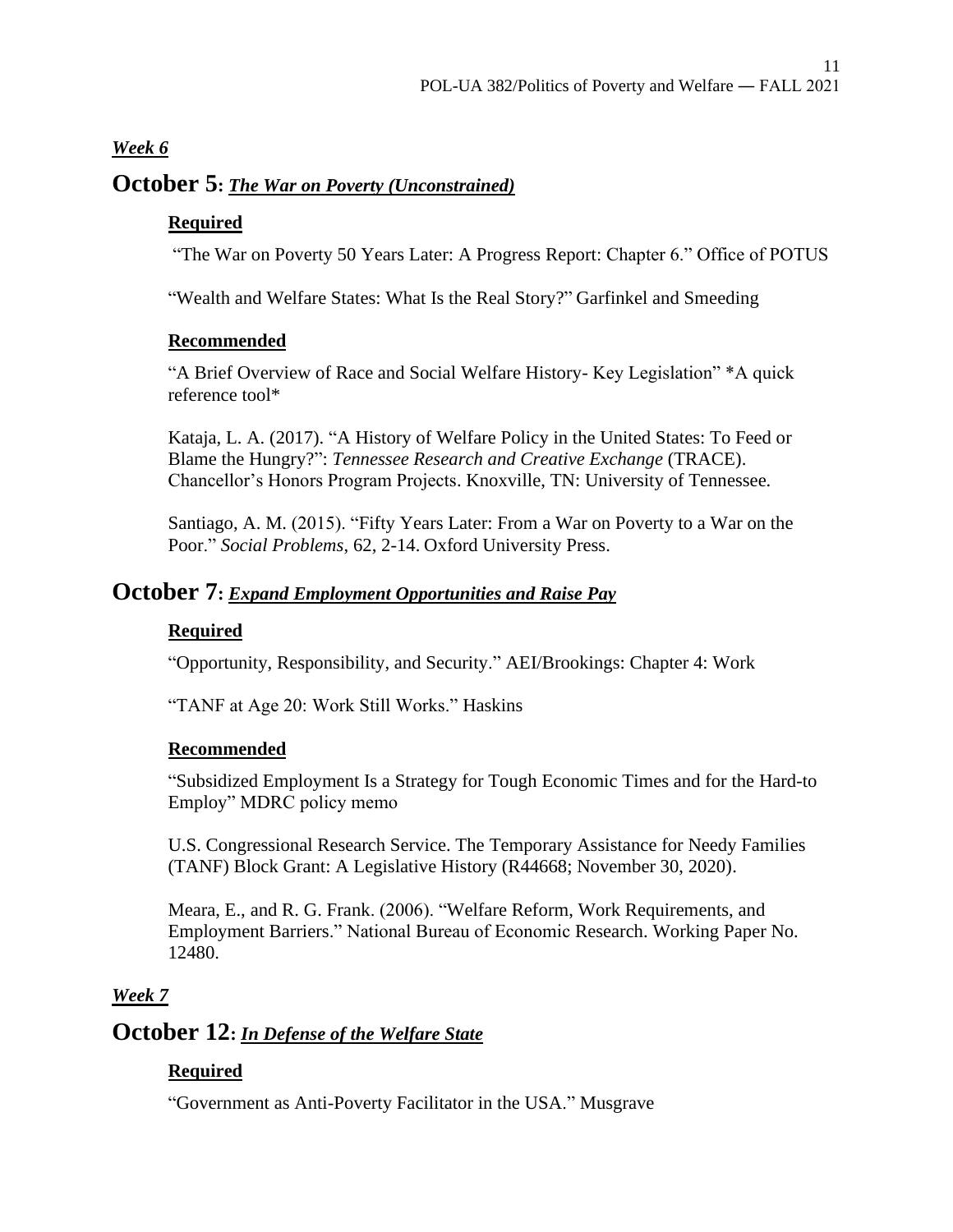"Tax and Spend...Chapter 1: Defending the Welfare and Taxing State." Michelmore

### **Recommended**

Parolin, Z., and M. Wiseman. (2016). "Restoring the Entrails of Welfare Reform Zachary." Institute for Research on Poverty. IRP Discussion Paper No. 1433-16.

Moffitt, R. A. (2013). "The Great Recession and the Social Safety Net." *The American Academy of Political and Social Science*, 650(1): 143–166.

### **October 14:** *Strengthening the Defense of the Welfare State*

### **Required**

"Guns and Butter: The Welfare State, the Carceral State..." Kohler-Hausmann

Caplan, B. (2001). "Rational Ignorance Versus Rational Irrationality." *Kyklos International Review for Social Sciences*, 54(1): 3-26.

### **Recommended**

Skocpol, T. (1996). "The Politics of American Social Policy, Past and Future." in *Individual and Social Responsibility: Child Care, Education, Medical Care, and Long-Term Care in America*." Victor R. Fuchs, ed. National Bureau of Economic Research. University of Chicago Press.

Hannah-Jones, Nikole. "What Is Owed." New York Times Interactive Magazine, June 30, 2020.

<https://www.nytimes.com/interactive/2020/06/24/magazine/reparations-slavery.html>

# **(3). INSISTENCE, IMPROVEMENTS, INNOVATIONS, AND INDICATORS**

### *Week 8*

## **October 19:** *Insistence*

### **Required**

"Expanding Work Programs for Poor Men." Mead: Chapters 3, 4, and 5

"Opportunity, Responsibility, and Security." AEI/Brookings: Chapters 5 and 6

"Supporting Work for Low-Income People...." Loprest and Martinson.

### **Recommended**

Haskins, R., and I. Sawhill. (2009). *Creating an Opportunity Society*. "Chapter 1: Our Vision." Washington, DC: Brookings Institution.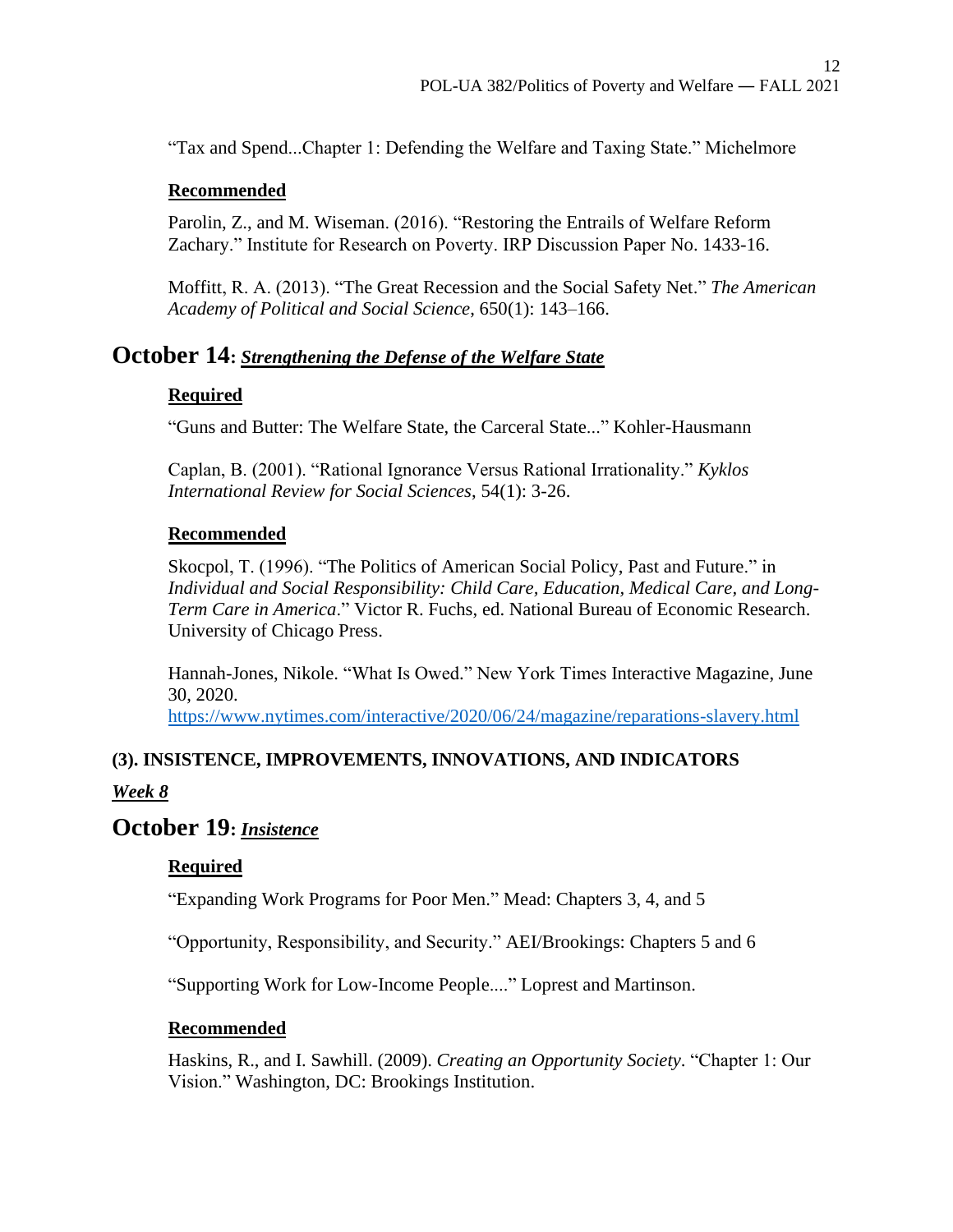McLanahan, S., et al., eds. (2007). "The Next Generation of Antipoverty Policies." *The Future of Children*, 17(2) Fall. Princeton-Brookings.

## **October 21:** *Essay #1 and Midterm Exam (in-class)*

### **Required**

No required readings assigned for this class meeting.

### **Recommended**

No readings recommended for this class meeting.

### *Week 9*

## **October 26:** *Improvements*

### **Required**

"A Safety Net That Works." Doar*:* "The EITC"-Meyer 1-18, "Viewing Food Stamp"- Sykes 19-46, "Reducing Poverty by Reform Housing Policy"-Olsen 87-106, and "TANF"-Haskins 129-146

### **Recommended**

"A Safety Net That Works." Doar: "Medicaid"-Capretta 47-62, "Empowering Child Support Enforcement"-Doar 63-86, "Child Welfare"-Corrigan 107-128, "The SSID Children Program"-Burkhauser and Daly 147-159, "Child Care Assistance"-Rachidi 160- 178, "WIC"-Besharov and Call 179-205, and "Federal Early Childhood Care/Education Programs"-Stevens 221-244

Eissa, N., and H. Hoynes. (2011). "Redistribution and Tax Expenditures: The Earned Income Tax Credit." *National Tax Journal*, 64(2, Part 2): 689–730.

"Smart Social Programs" - Jason Furman

## **October 28:** *Innovations*

## **Required**

"A No-Cost Proposal to Reduce Poverty & Inequality." Sawhill and Karpilow

"Anti-Poverty Policy Innovations." Berger, Cancian, and Magnuson

"Paycheck Plus." Pardoe and Bloom

### **Recommended**

"Balancing Welfare Support for Poor Families and Children with Promoting Self Sufficiency Through Work." MDRC quick reference tool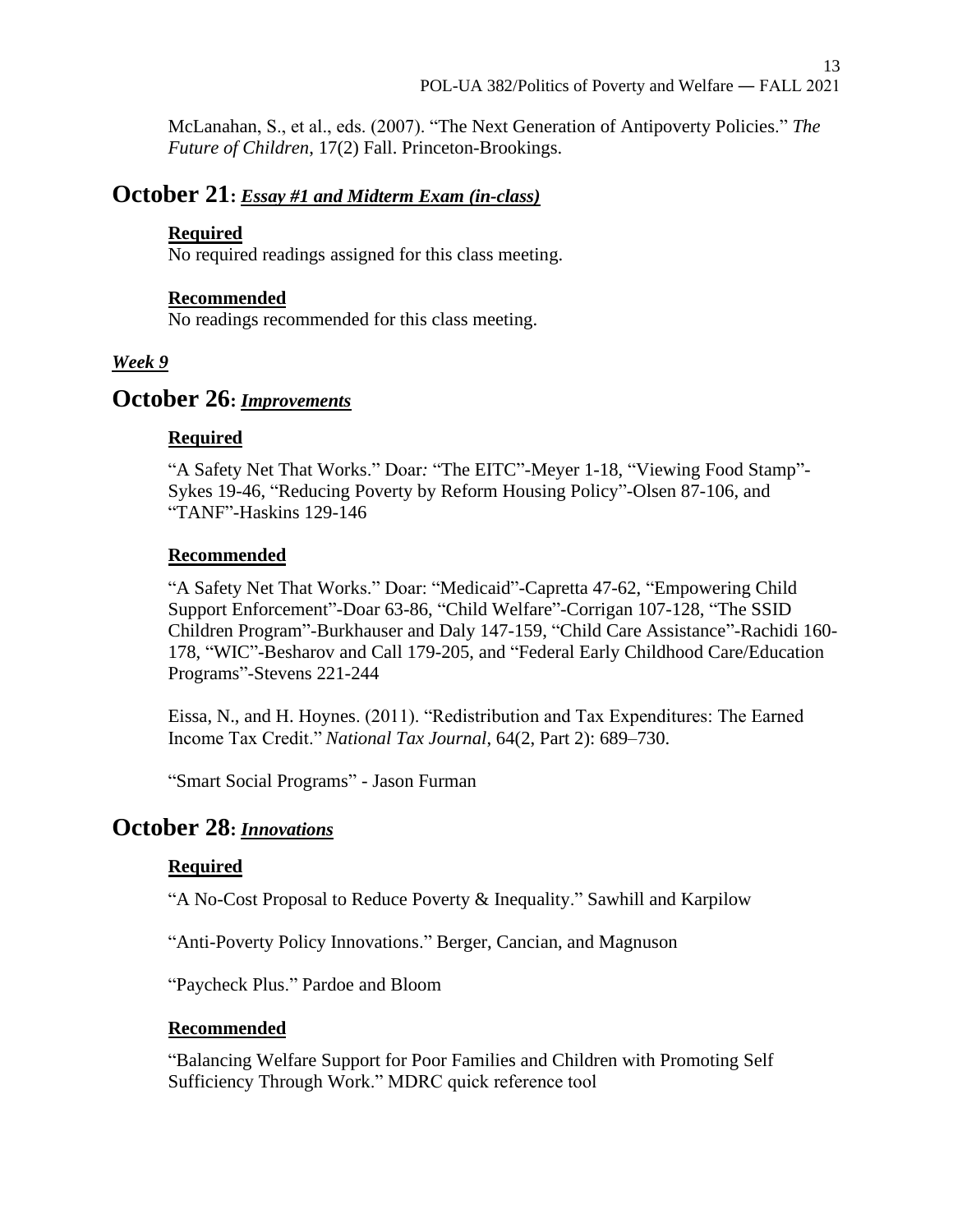14

Berlin, G. L. (2010). "Rethinking Welfare in the Great Recession: Issues in the Reauthorization of Temporary Assistance for Needy Families." Testimony before the Senate Finance Committee. MDRC (September 21).

"Which Families are Poor and Why?" Institute for Research on Poverty Fact Sheet

### *Week 10*

## **November 2:** *Indicators 1*

### **Required**

"An Assessment of the Effectiveness of Anti-Poverty Programs in the United States." Ben-Shalom, Moffitt, and Scholz

"War on Poverty: Effectiveness of Anti-Poverty Programs..." Huang and Vikse

### **Recommended**

Vara, V. (2013). "Has America Become Less Poor?" *The New Yorker*, business /currency (December 10).

Goldfarb, Z. (2013). "Study: U.S. Poverty Rate Decreased Over Past Half-Century Thanks to Safety-Net Programs." *The Washington Post*, business (December 9).

Ziliak, J. P. (2013). "Why are so Many Americans on Food Stamps?: The Role of Economy, Policy, and Demographics." *University of Kentucky Center for Poverty Research Discussion Paper Series, DP2013-01*.

Pavetti, L. (2013). "TANF Provided a Weak Safety Net During and After Recession." Center on Budget and Policy Priorities, (March 4). [https://www.cbpp.org/blog/tanf](https://www.cbpp.org/blog/tanf-provided-a-weak-safety-net-during-and-after-recession)[provided-a-weak-safety-net-during-and-after-recession](https://www.cbpp.org/blog/tanf-provided-a-weak-safety-net-during-and-after-recession)

## **November 4:** *Indicators 2*

### **Required**

"The Uneven Patterning of Welfare Benefits at the Twilight of AFDC." Kail and Dixon

"Welfare Reform: A Continued Failure?" Nino

### **Recommended**

Hendren, N., and B. Sprung-Keyser. (2020). "A Unified Welfare Analysis of Government Policies." *The Quarterly Journal of Economics*, 135(3): 1209-1318.

Hoynes, H. W., D. W. Schanzenbach, and D. Almond. (2014). "Long Run Impacts of Childhood Access to the Safety Net." NBER Report (April). Cambridge, MA: National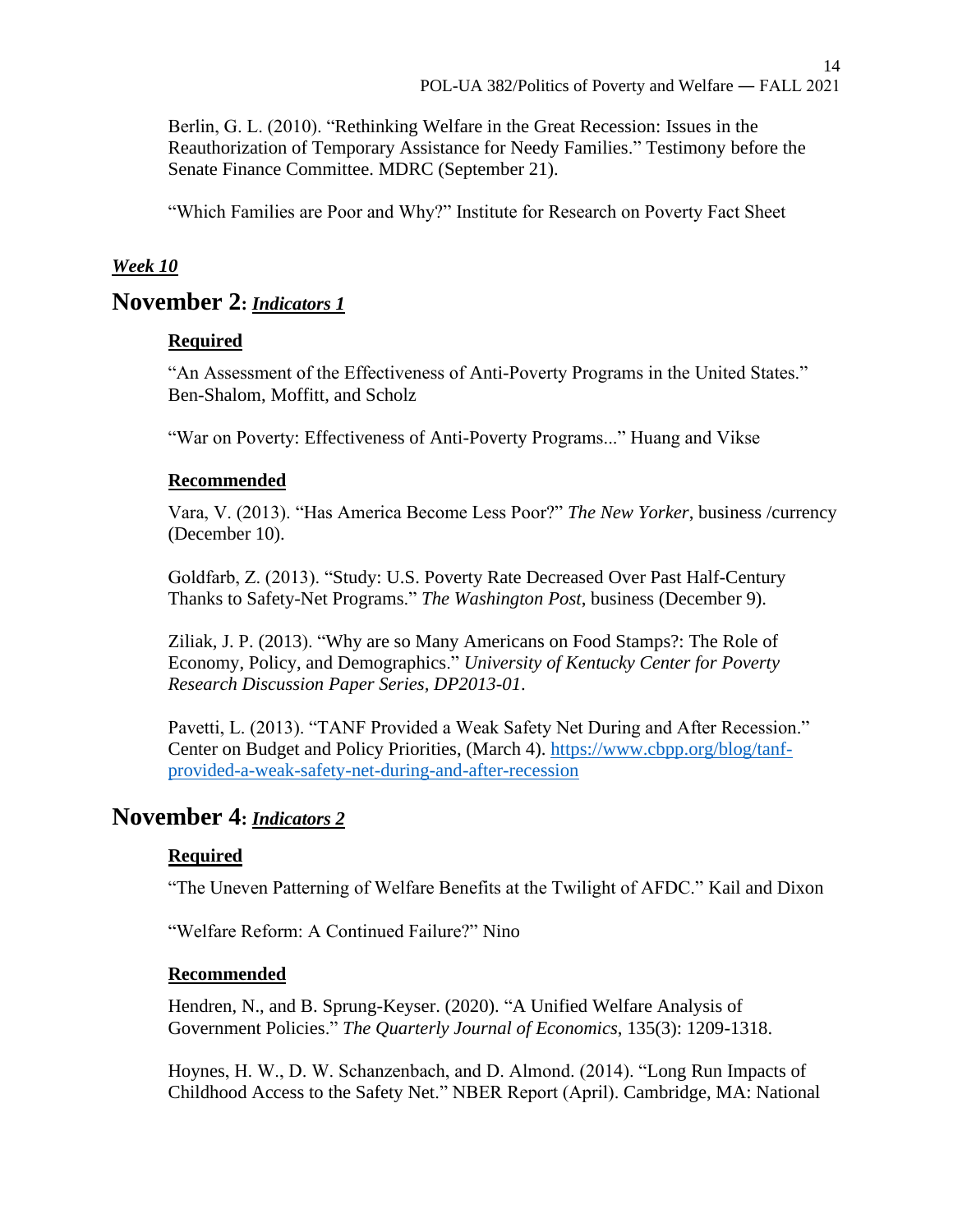Bureau of Economic Research.

Bruch, S. K., Meyers, M. K., and Gornick, J. C. (2016). "Separate and Unequal: The Dimensions and Consequences of Safety Net Decentralization in the U.S. 1994-2014." Institute for Research on Poverty, IRP Discussion Paper No. 1432-16.

Chetty, R, (2009). "Sufficient Statistics for Welfare Analysis: A Bridge Between Structural and Reduced-Form Methods." *The Annual Review of Economics*, 1(45): 1-87.

### **(4). THE POLITICS OF POVERTY AND WELFARE**

### *Week 11*

### **November 9:** *Policy, Power, and Paradoxes*

### **Required**

"How Politics and Institutions Shape Poverty and Inequality." Brady, Blome, and Kleider

"Negotiating the Paradoxes of Poverty." Carcasson: The Paradoxes of Poverty/Con. 4-27

"Poverty Politics and Policy." Bane

#### **Recommended**

Soss, J. (1999). "Lessons of Welfare Policy Design Political Learning and Political Action." *American Political Science Review*, 93(2): 363-380.

### **November 11:** *Partisanship, Polarization, and Principles 1*

### **Required**

"Party Over Policy." Cohen

"The Politics of Social Policy in America." Faricy

#### **Recommended**

Gelman, Andrew, (2013). "Charles Murray's Coming Apart and the Measurement of Social and Political Divisions." *Statistics, Politics, and Policy*, 4(1): 70–81.

Nishiyama, T. (2008). "The American Welfare State and the City: The Politics of the Social Welfare Policy in New York City under the Lindsay Administration." *The Japanese Journal of American Studies*, No. 19.

Fishbein, D., N. Wollman, and A. Biglan. (2014). "Bipartisan Approach to Preventing Poverty's Impact and Persistence." *The Hill*, (September 5). [https://thehill.com/blogs/congress-blog/economy-budget/216701-bipartisan-approach-to](https://thehill.com/blogs/congress-blog/economy-budget/216701-bipartisan-approach-to-preventing-povertys-impact-and)[preventing-povertys-impact-and](https://thehill.com/blogs/congress-blog/economy-budget/216701-bipartisan-approach-to-preventing-povertys-impact-and)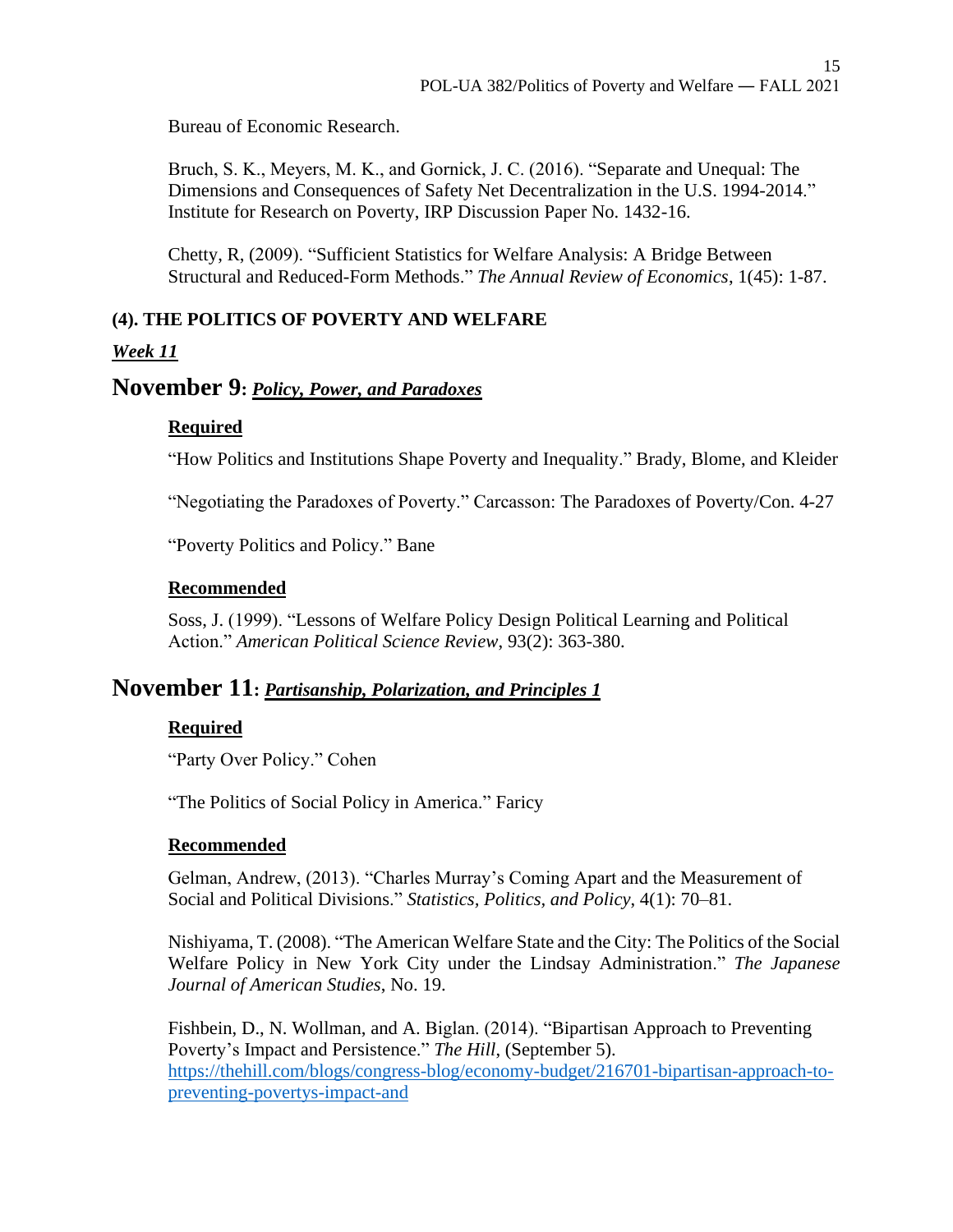### *Week 12*

## **November 16:** *The Role of Government*

#### **Required**

"Tax and Spend...." Michelmore: Chapters 3 and 5, and Epilogue: Stalemate

#### **Recommended**

Fellowes, M. C., and G. Rowe. (2004). "Politics and the New American Welfare States." *American Journal of Political Science*, 48(2) April: 362-373. Bloomington, IN: Midwest Political Science Association.

Gainous, J., S. C. Craig, and M. D. Martinez. (2008). "Social Welfare Attitudes and Ambivalence about the Role of Government." *Politics & Policy*, 36 (6): 972-1004.

## **November 18:** *Essay #2 Due / Executive Rhetoric*

#### **Required**

"Negotiating the Paradoxes of Poverty." Carcasson: Chapter II 35-40, Chapter III 70-73, Chapter IV 104-107, Chapter V 130-132, Chapter VI 177-180.

#### **Recommended**

Finan, A. L. (2007). "Defining Reality: The Poverty and Welfare Rhetoric of Lyndon Johnson and Ronald Reagan." UNLV Retrospective Theses and Dissertations (2230). University of Nevada, Las Vegas.

### *Week 13*

## **November 23:** *Partisanship, Polarization, and Principles 2*

#### **Required**

"Political Polarization in the American Public." Pew Research Center Report: Overview, and Sections 1, 2, and 3.

#### **Recommended**

Binning, K. R., et al. (2010). "Seeing the Other Side: Reducing Political Partisanship via Self-Affirmation in the 2008 Presidential Election." *Analyses of Social Issues and Public Policy*, 00(00): 1-17.

## **November 25:** *HAPPY THANKSGIVING (no class)*

### **Required**

No required readings assigned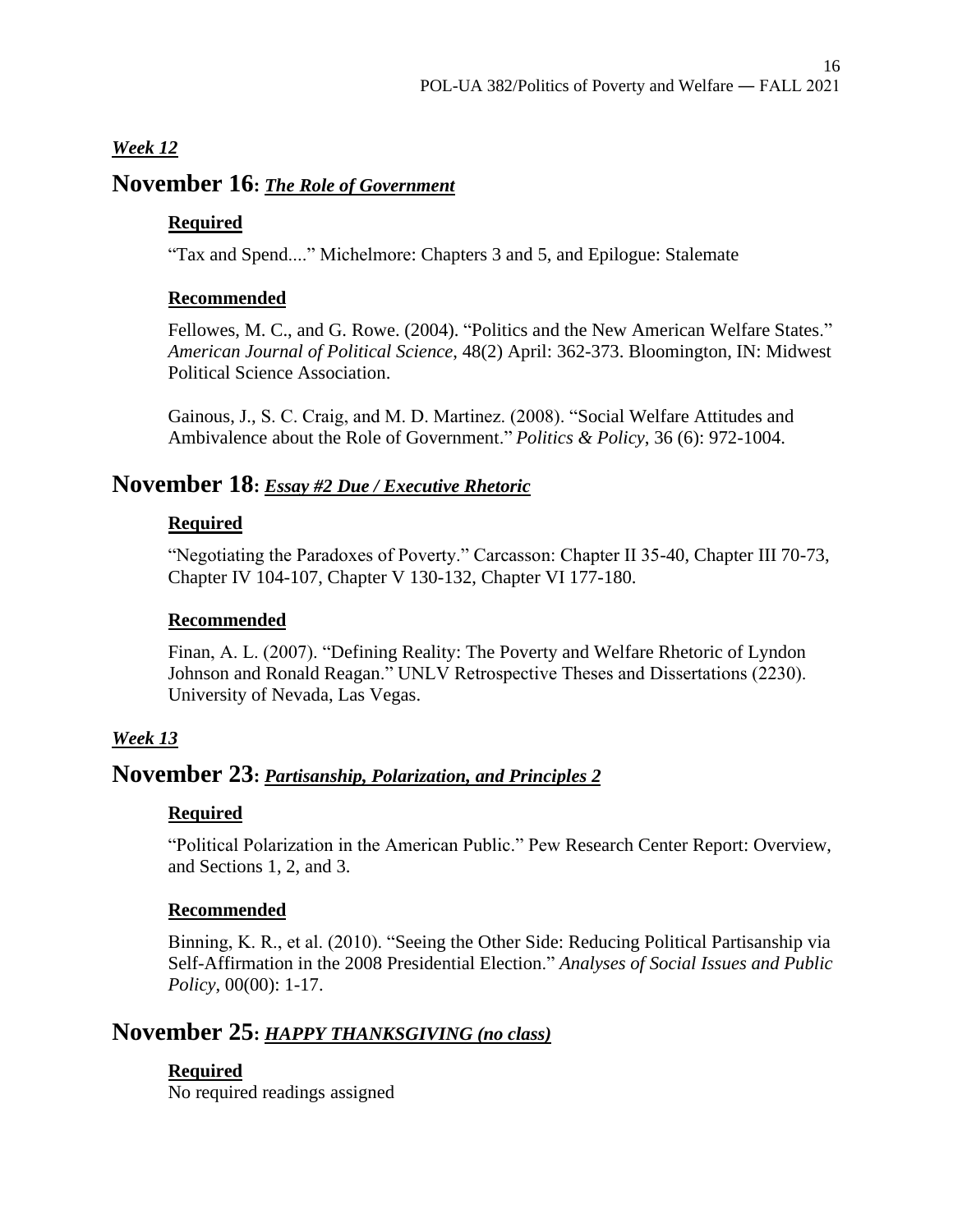#### **Recommended**

No readings recommended

# **(5). FRAMING THE NARRATIVE: PEOPLE, POLICIES, PROGRAMS**

#### *Week 14*

### **November 30:** *Redistribution and Dependency?*

### **Required**

"Tax and Spend...Chapter 2: Market Failure." Michelmore

"The War on Poverty After 50 Years." Rector and Sheffield

#### **Recommended**

Carlson, D., et al. (2010). "The Benefits and Costs of the Section 8 Housing Subsidy Program: A Framework and First-Year Estimates." Institute for Research on Poverty Discussion Paper No. 1380-10 (May).

Aizer, A., et al. (2014). The Long Term Impact of Cash Transfers to Poor Families." National Bureau of Economic Research, Working Paper No. 20103 (May).

Yowell, C. C. (2020). "Taxpayers, not Tax-Eaters: The Problems and Pitfalls of Talking about Poverty." Dissertation Presented to the Faculty of the Graduate School of The University of Texas at Austin.

Gabe, T. (2014). "Welfare, Work, and Poverty Status of Female-Headed Families with Children: 1987-2013." Congressional Research Service Report, R41917 (November 21).

### **December 2:** *Disparities, Dismantling, and Deconstruction*

### **Required**

"Cash Assistance in America." Hardy, Samudra, and Davis

"Still Not Dismantling?" Gingrich

"The End of the Welfare State?" Clarke

#### **Recommended**

Cancian, M, and S. Danziger. (2009). "Changing Poverty and Changing Antipoverty Policies." Institute for Research on Poverty, Discussion Paper No. 1364-09.

Ravallion, M. (2005). "Evaluating Anti-Poverty Programs." Chapter 59. 3788-3846. Development Research Group, Washington, DC: The World Bank.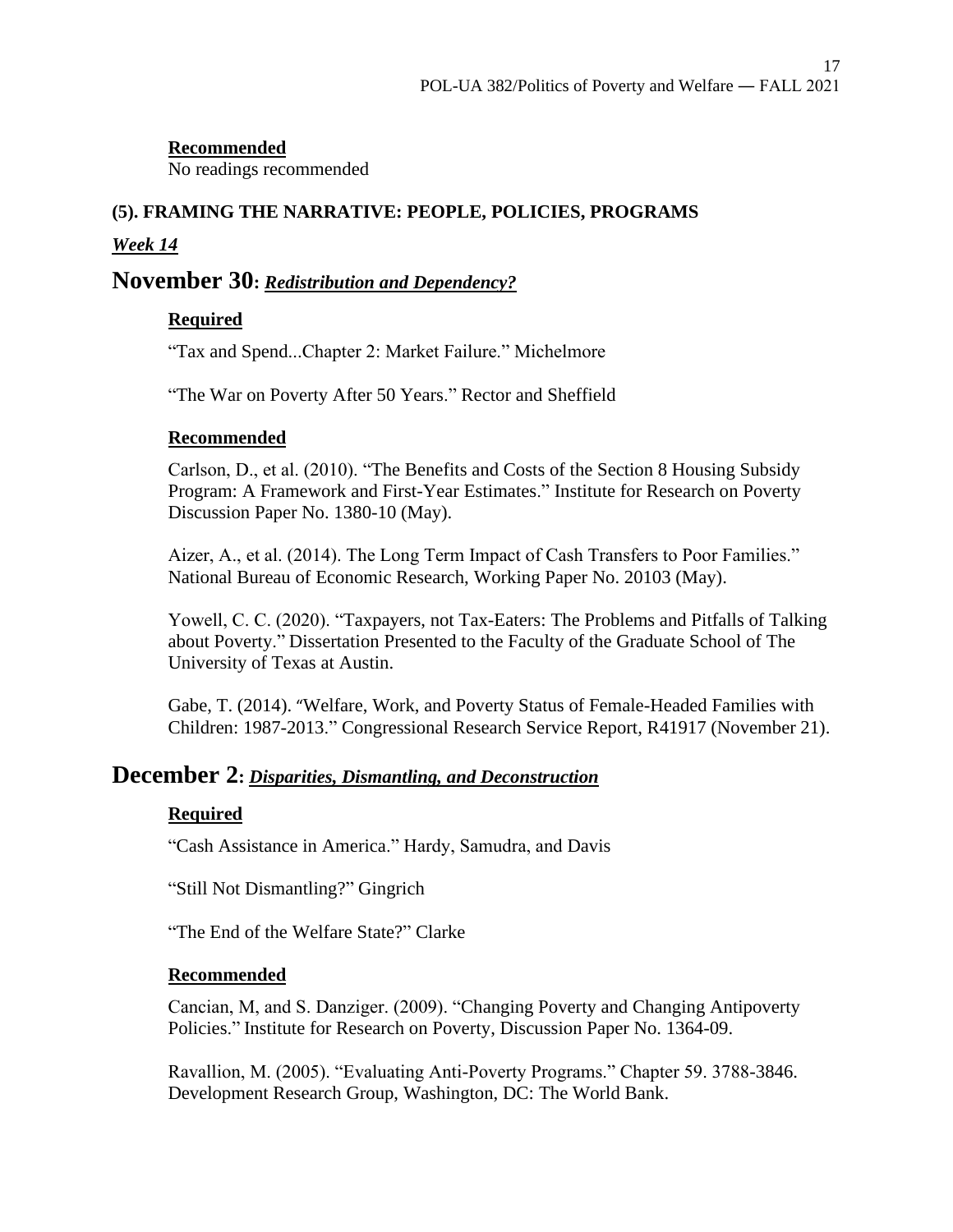Bruch, S. K., M. M. Ferree, and J. Soss. (2009). "From Policy to Polity: Democracy, Paternalism, and the Incorporation of Disadvantaged Citizens." Institute for Research on Poverty, Discussion Paper No. 1362-09.

"Suburban Poverty." 2018 Fact Sheet by Will Maher, Institute for Research on Poverty

### *Week 15*

### **December 7:** *Preferences, Portrayals, and Prerogatives*

### **Required**

"Americans Want the Federal Government to Help..." Halpin, Agne, and Jain

Shaw, G. M. (2010). "Changes in Public Opinion and the American Welfare State." *Political Science Quarterly*, 124(4): 627-653.

"Poverty as We Know It." Clawson and Trice

"Pre- and Post-Welfare Reform Media Portrayals of Poverty...." van Doorn

### **Recommended**

Halpin, J., and K. Agne. (2014). "50 Years After LBJ's War on Poverty: A Study of American Attitudes About Work, Economic Opportunity, and the Social Safety Net." Washington, DC: Center for American Progress.

Rose, M., and F. R. Baumgartner. (2013). "Framing the Poor: Media Coverage and U.S. Poverty Policy, 1960–2008." *The Policy Studies Journal*, 41(1): 22-53.

## **December 9:** *Essay #3 Due / Review and Prep for Final*

### **Recommended**

Bailey, M. J., and N. J. Duquette. (2014). "How Johnson Fought the War on Poverty: The Economics and Politics of Funding at the Office of Economic Opportunity." *Journal of Economic History*, 74(2): 351–388.

"Negotiating the Paradoxes of Poverty." Carcasson: VII. Conclusion

Rank, M. R. (2011). "Rethinking American Poverty." *Contexts*, *Big Ideas, Stubborn Realities*, 10(2): 16-21. Thousand Oaks, CA: Sage Publications.

Morgen, S. (2002). "The Politics of Welfare and of Poverty Research." *Anthropological Quarterly*, 75(4): 745-757.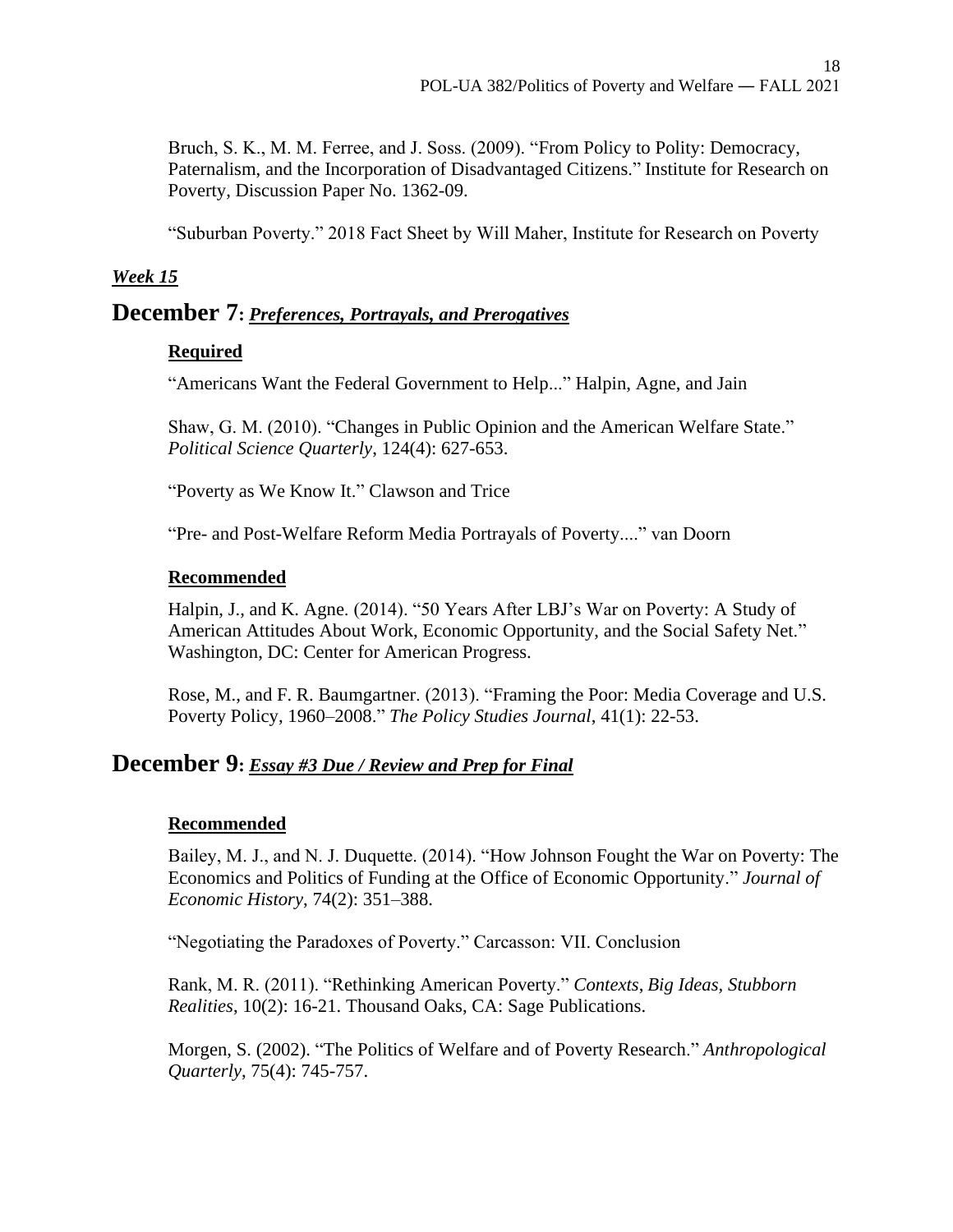#### *Week 16*

### **December 14:** *Final Exam (in-class)*

#### **\*ARGUMENTATIVE ESSAYS\***

Scholars will make definitive decisions in selecting theories, perspectives, and positions from which to argue. Playing both sides of the fence will not fly in this course. The scholar must choose a side on the issue at hand. This is precisely why the essays are split into three stances―support, improve, and oppose. For each stance, scholars must not only express why that respective position is preferable in and of itself, but the scholar must also demonstrate why that position is better than an alternative stance such as maintaining the status quo, making a change, or elimination.

Scholars are strongly encouraged not to summarize opposing theories, perspectives, and positions but to lay out crisp, debatable claims and counterclaims backed up by supporting points instead (Remember: the most important thing about an argumentative essay is that you must show both sides of a contentious issue). While it is important to highlight the pros of the affirmative, it is just as important to defend and rationalize the affirmative against alternatives. Given the short length of the essays, scholars must utilize brevity, optimize word selection, and leverage optimal argumentative structure. Therefore, scholars are encouraged to start fast right out of the gate. In other words, get to the point, make every word count, and save the fluffy filler for your magnum opus. Most importantly, do not stress over the essays. They are not intended to fluster, frustrate, or infuriate but rather enlighten, expand, and empower the writer as well as the reader. We will go over the structure, style, and science behind the sequence of the essays incessantly this semester.

### *Essay #1*

#### **Due October 21:** *An Argument to Preserve the Welfare State in the United States*

In this essay, the scholar will make an argument for maintaining America's current welfare state. By selecting and citing theory/s of poverty, social challenges, and economic problems the welfare system addresses, outlining how the system addresses these issues, and arguing why current policies and programs are the best way to address the issues cited, scholars will defend the welfare system against proposals to amend the system and proposals to eliminate the system.

### *Essay #2*

#### **Due November 18:** *An Argument to Restructure the Welfare State in the United States*

In this essay, the scholar will make an argument for improving America's current welfare state by making fundamental changes to the system. Scholars will cite indicators, paradoxes, and other relevant reasons why the system needs restructuring, what needs to be done differently, and why these changes will prove better than the current system and better than eliminating the system.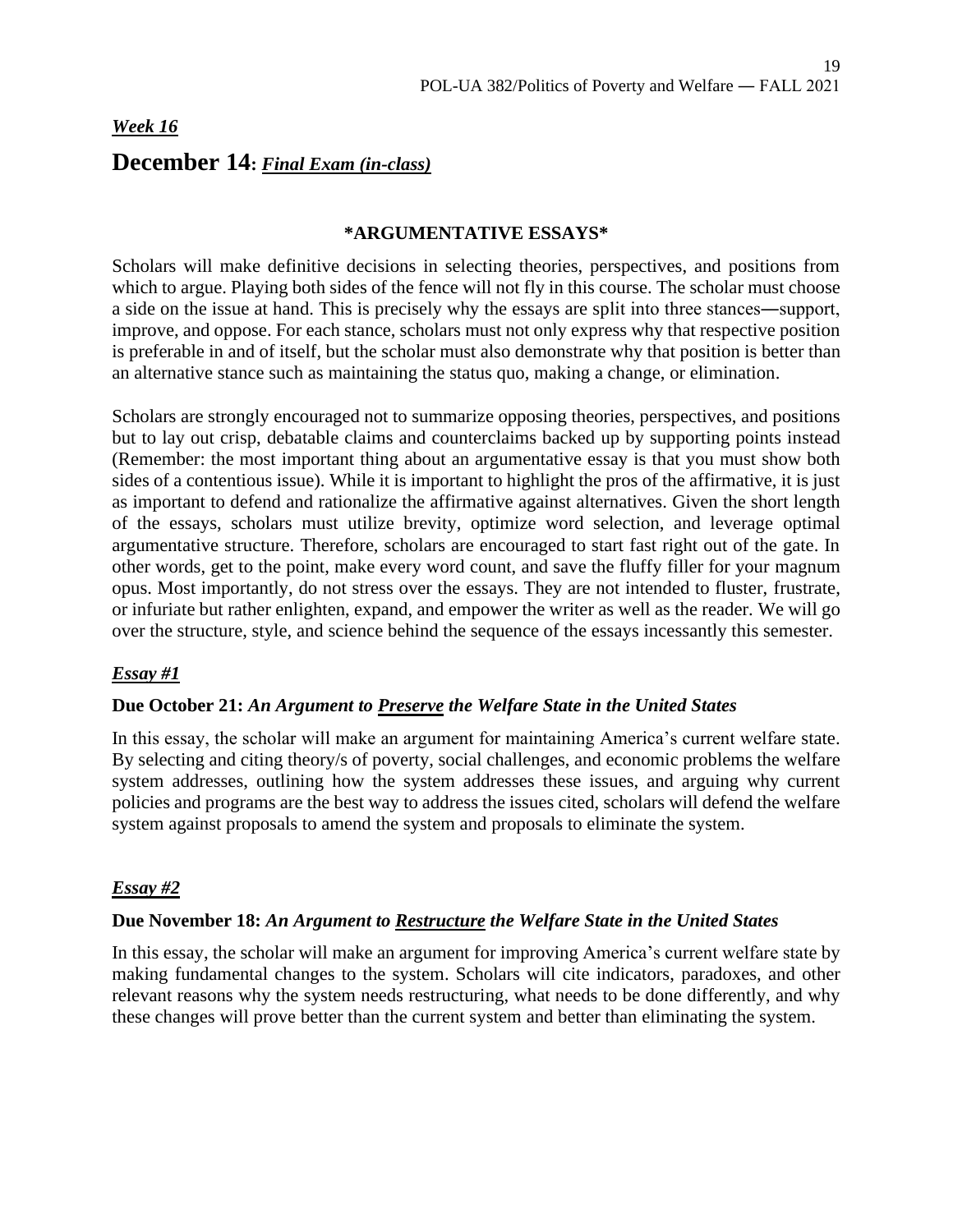### *Essay #3*

### **Due December 9:** *An Argument to Dismantle the Welfare State in the United States*

In this essay, the scholar will make an argument for doing away with America's welfare state altogether. By citing relevant theories, outcomes of the war on poverty, problems with the system, prospects, and alternatives, scholars will argue for the complete dismantling of the welfare system in the United States. We use "dismantle" as it is unlikely that such a robust and complex system can simply be ended. Scholars will argue for, how, and why policy/processes wind programs down.

### *Essay Format*

**Type**- Microsoft Word Document (editable, no pdf).

**Cover Page**- essay title, scholar's name and e-mail address, course title and number, and date.

**Essay Length**- 5-7 pages, excluding cover page, references, tables, figures, end notes (footnotes are fine, but their impact on the page count needs to be considered).

**Margins**- standard one-inch (1") margins all around.

**Font**- Times New Roman 12, (Note: for tables, figures, end notes, and footnotes, use Calibri 10)

**Spacing**- double-spaced

**Page Numbering**- top, middle, beginning with page number (1) on first page after cover page.

**Sources**- only the required and recommended readings assigned for this course.

**References**- American Political Science Association style (guide available at:

[https://mk0apsaconnectbvy6p6.kinstacdn.com/wp-content/uploads/sites/43/2020/07/Style-](https://mk0apsaconnectbvy6p6.kinstacdn.com/wp-content/uploads/sites/43/2020/07/Style-Manual-for-Political-Science-July-2020-Revision.pdf)

[Manual-for-Political-Science-July-2020-Revision.pdf](https://mk0apsaconnectbvy6p6.kinstacdn.com/wp-content/uploads/sites/43/2020/07/Style-Manual-for-Political-Science-July-2020-Revision.pdf)

**Submission**- essays are to be uploaded to the NYU Brightspace online learning management system no later than the essay's due date and no earlier than exactly one week prior to the essay's due date. Papers may not be submitted as hard copies in person, via fax, or e-mail. Essays uploaded up to a week after the deadline will receive a 15-point deduction. No essay over one week past due will be accepted. Unforeseen mishaps are unfortunate, but they are not sufficient for extensions in this course. Only medical emergencies with official documentation are considered admissible.

## *Essay Scoring*

Essays are assessed for strength of argument (60%) and grammatic structure and correctness (40%). Each essay begins with a total of 100 points (60 for argument and 40 for writing) which are subject to protection and deduction. Arguments are measured according to the George Brown College "Argumentative Essays" reference tool:

[https://www.georgebrown.ca/sites/default/files/uploadedfiles/tlc/\\_documents/argumentative\\_essa](https://www.georgebrown.ca/sites/default/files/uploadedfiles/tlc/_documents/argumentative_essays.pdf)

[ys.pdf.](https://www.georgebrown.ca/sites/default/files/uploadedfiles/tlc/_documents/argumentative_essays.pdf) There are 15 four-point elements (for a total of 60 points) to the argument. We will go over each of these elements in the coming weeks. Grammatic structure and correctness refers to the standard spelling, usage, punctuation, length, and format accuracy and has 20 two-point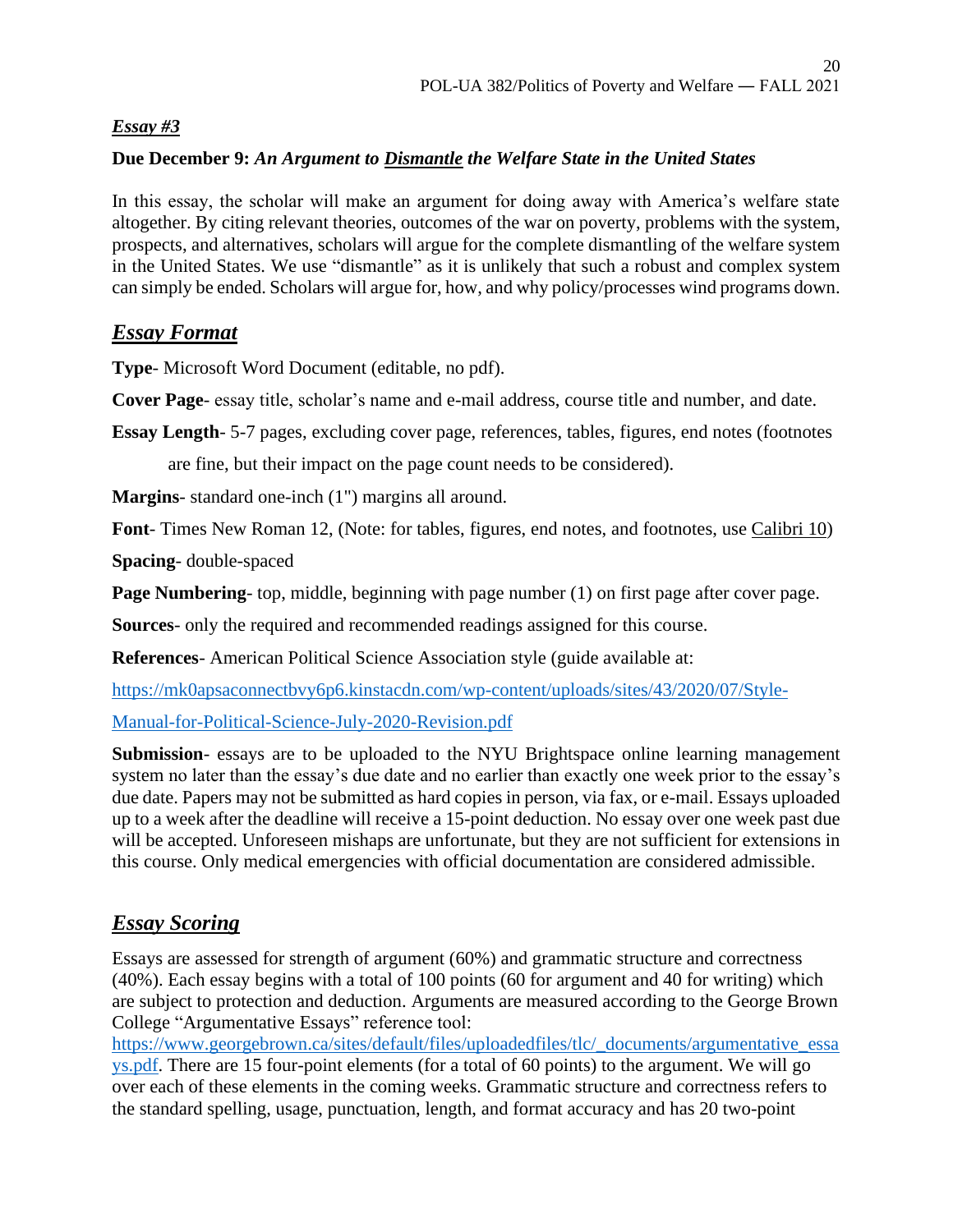elements (for a total of 40 points). In other words, every grammatic error receives a two-point deduction (Note: each violation of the essay format receives an automatic six-point deduction).

The final score of each essay is derived from the total points remaining after each four-point element of the argument is either protected by its presence or deducted on account of its absence, and the 40-point grammatic allowance is figured by deducting two points for every grammatic error. Also, remember essay format violations cost six points each; **make sure to format your essays according to the essay format provided above**. Once again, most importantly, do not stress over the essays. They are not intended to fluster, frustrate, or infuriate but rather enlighten, expand, and empower the writer as well as the reader. We will go over the structure, style, and science behind the sequence of the essays incessantly this semester.

My goal is to provide you encouragement, guidance, and insight that helps illuminate whatever path you choose to take in the next step on your academic and professional journeys. I take my roles as an educator, mentor, and coach serious. I approach each of these responsibilities with careful consideration, and I treat each scholar that I have the pleasure and privilege of encountering and affecting with the utmost respect. I expect nothing more and nothing less in return. As we embark on this voyage of engagement, exploration, and discovery, let us remember that although this expedition is meant to enhance our intellect, we are also allowed to enjoy the experience.

"One of the great challenges in this world is knowing enough about a subject to think you're right, but not enough about the subject to know you're wrong."

― Neil deGrasse Tyson

#### **Policy Regarding Disability Services and Programs**

Students with disabilities are encouraged to register with the Moses Center for Students with Disabilities, 726 Broadway, 2nd Floor, (212-998-4980). Reasonable accommodations can be made for students with qualified disabilities, but only for students who have registered with the Moses Center and provide documentation from that office. Please be sure the letter is delivered to me in the first three weeks of the term.

#### **Grading**

There are five, equally weighted components to the grade:

- 1. **Essay #1 20%**
- 2. **Midterm Exam 20%**
- 3. **Essay #2 20%**
- 4. **Essay #3 20%**
- 5. **Final Exam 20%**